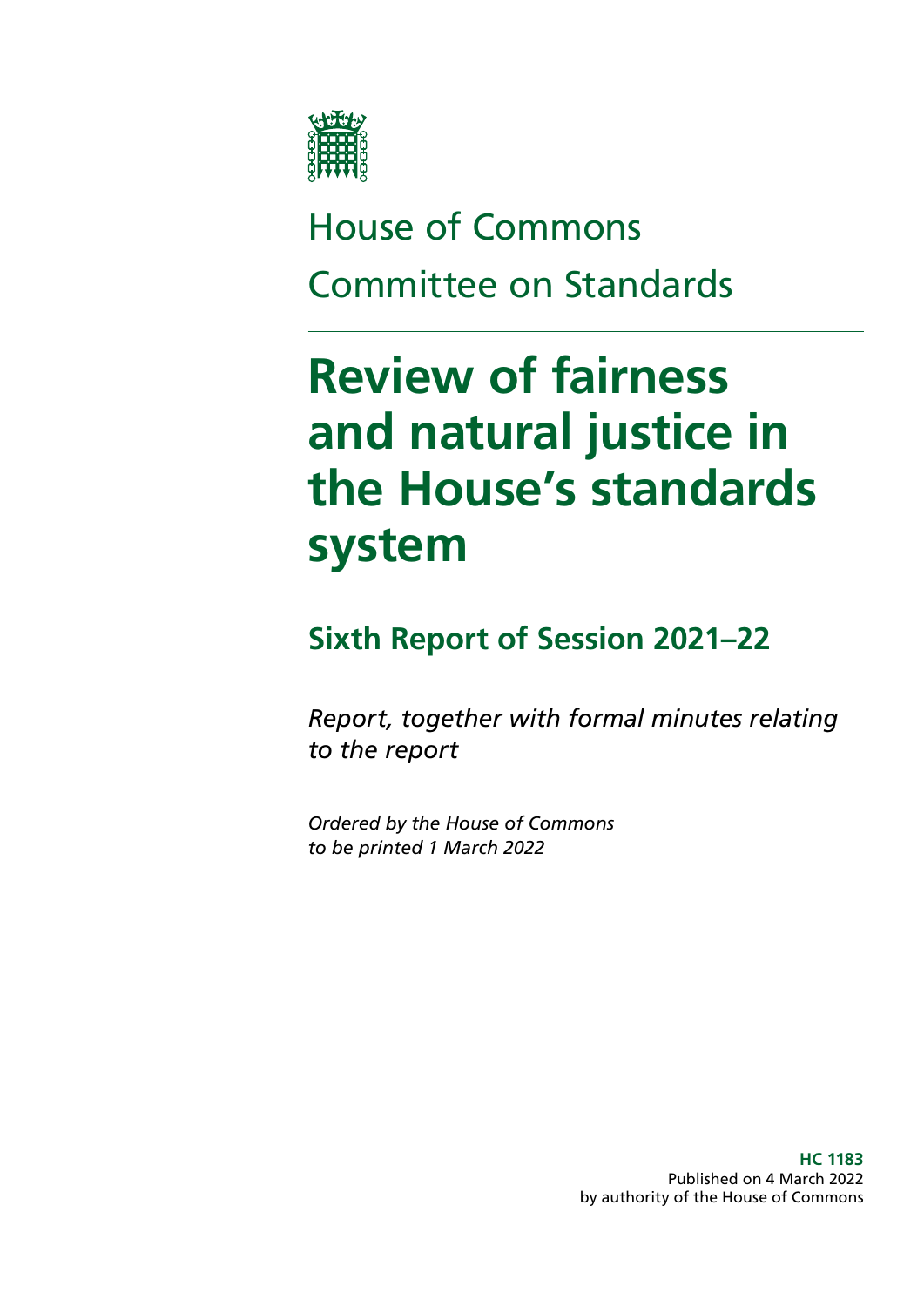#### **Committee on Standards**

The Committee on Standards is appointed by the House of Commons to oversee the work of the Parliamentary Commissioner for Standards, except in relation to the conduct of individual cases under the Independent Complaints and Grievance Scheme; to examine the arrangements proposed by the Commissioner for the compilation, maintenance and accessibility of the Register of Members' Financial Interests and any other registers of interest established by the House; to review from time to time the form and content of those registers; to consider any specific complaints made in relation to the registering or declaring of interests referred to it by the Commissioner; to consider any matter relating to the conduct of Members, including specific complaints in relation to alleged breaches in the Code of Conduct which have been drawn to the Committee's attention by the Commissioner; and to recommend any modifications to the Code of Conduct as may from time to time appear to be necessary.

#### **Current membership**

[Chris Bryant MP](https://members.parliament.uk/member/1446/contact) (*Labour, Rhondda*) (Chair) [Tammy Banks](https://committees.parliament.uk/committee/290/committee-on-standards/content/138849/Tammy-Banks-lay-members-committee-on-standards/) (*Lay member*) [Jane Burgess](https://committees.parliament.uk/committee/290/committee-on-standards/content/138872/Jane-Burgess-lay-members-committee-on-standards/) (*Lay member*) [Andy Carter MP](https://members.parliament.uk/member/4791/contact) (*Conservative, Warrington South*) [Alberto Costa MP](https://members.parliament.uk/member/4439/contact) (*Conservative, South Leicestershire*) [Rita Dexter](https://committees.parliament.uk/committee/290/committee-on-standards/content/138875/Rita-Dexter-lay-members-committee-on-standards/) (*Lay member*) [Allan Dorans MP](https://members.parliament.uk/member/4740/contact) (*Scottish National Party, Ayr, Carrick and Cumnock*) [Mark Fletcher MP](https://members.parliament.uk/member/4774/contact) (*Conservative, Bolsover*) [Yvonne Fovargue MP](https://members.parliament.uk/member/4034/contact) (*Labour, Makerfield*) [Sir Bernard Jenkin MP](https://members.parliament.uk/member/40/contact) (*Conservative, Harwich and North Essex*) [Dr Michael Maguire](https://committees.parliament.uk/committee/290/committee-on-standards/content/153478/Michael-Maguire-lay-members-committee-on-standards/) (*Lay member*) [Mehmuda Mian](https://committees.parliament.uk/committee/290/committee-on-standards/content/156410/Mehmuda-Mian-lay-members-committee-on-standards/) (*Lay member*) [Dr Arun Midha](https://committees.parliament.uk/committee/290/committee-on-standards/content/138878/Arun-Midha-lay-members-committee-on-standards/) (*Lay member*) [Paul Thorogood](https://committees.parliament.uk/committee/290/committee-on-standards/content/138881/Paul-Thorogood-lay-members-committee-on-standards/) (*Lay member*)

#### **Powers**

The constitution and powers of the Committee are set out in Standing Order No.149. In particular, the Committee has power to order the attendance of any Member of Parliament before the Committee and to require that specific documents or records in the possession of a Member relating to its inquiries, or to the inquiries of the Commissioner, be laid before the Committee. The Committee has power to refuse to allow its public proceedings to be broadcast. The Law Officers, if they are Members of Parliament, may attend and take part in the Committee's proceedings, but may not vote.

#### **Publications**

© Parliamentary Copyright House of Commons 2022. This publication may be reproduced under the terms of the Open Parliament Licence, which is published at [www.parliament.uk/site-information/copyright-parliament/](https://www.parliament.uk/site-information/copyright-parliament/).

Committee reports are published on the Committee's website at [www.parliament.uk/standards](https://committees.parliament.uk/committee/290/committee-on-standards/) and in print by Order of the House.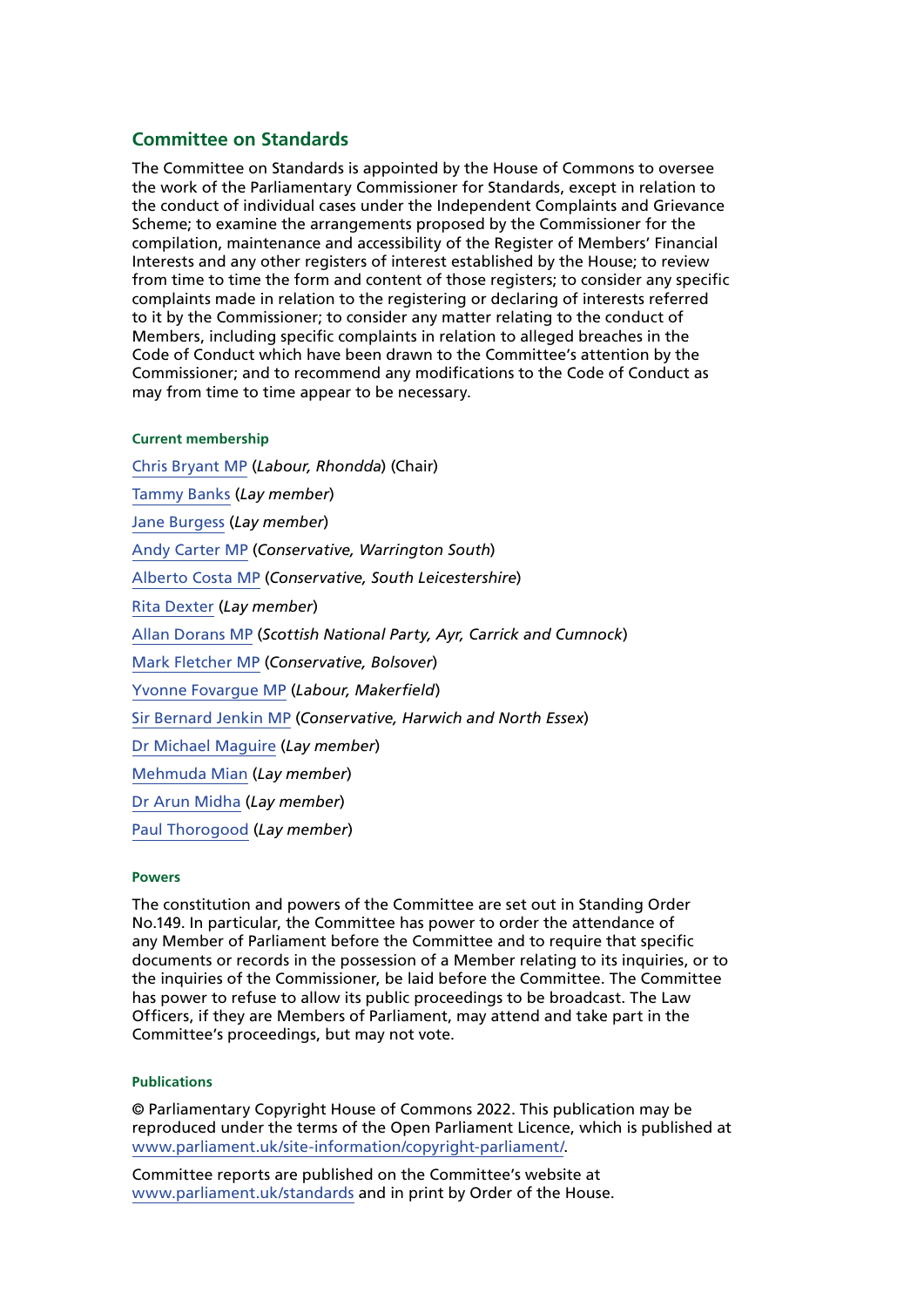#### **Committee staff**

The current staff of the Committee are Paul Connolly (Media Relations Manager), Arvind Gunnoo (Committee Operations Officer), Dr Robin James (Clerk), and Stuart Ramsay (Second Clerk).

#### **Contacts**

All correspondence should be addressed to the Clerk of the Committee at the Committee's email address, [standards@parliament.uk.](mailto:standards%40parliament.uk?subject=) The telephone number for general enquiries is 020 7219 6615.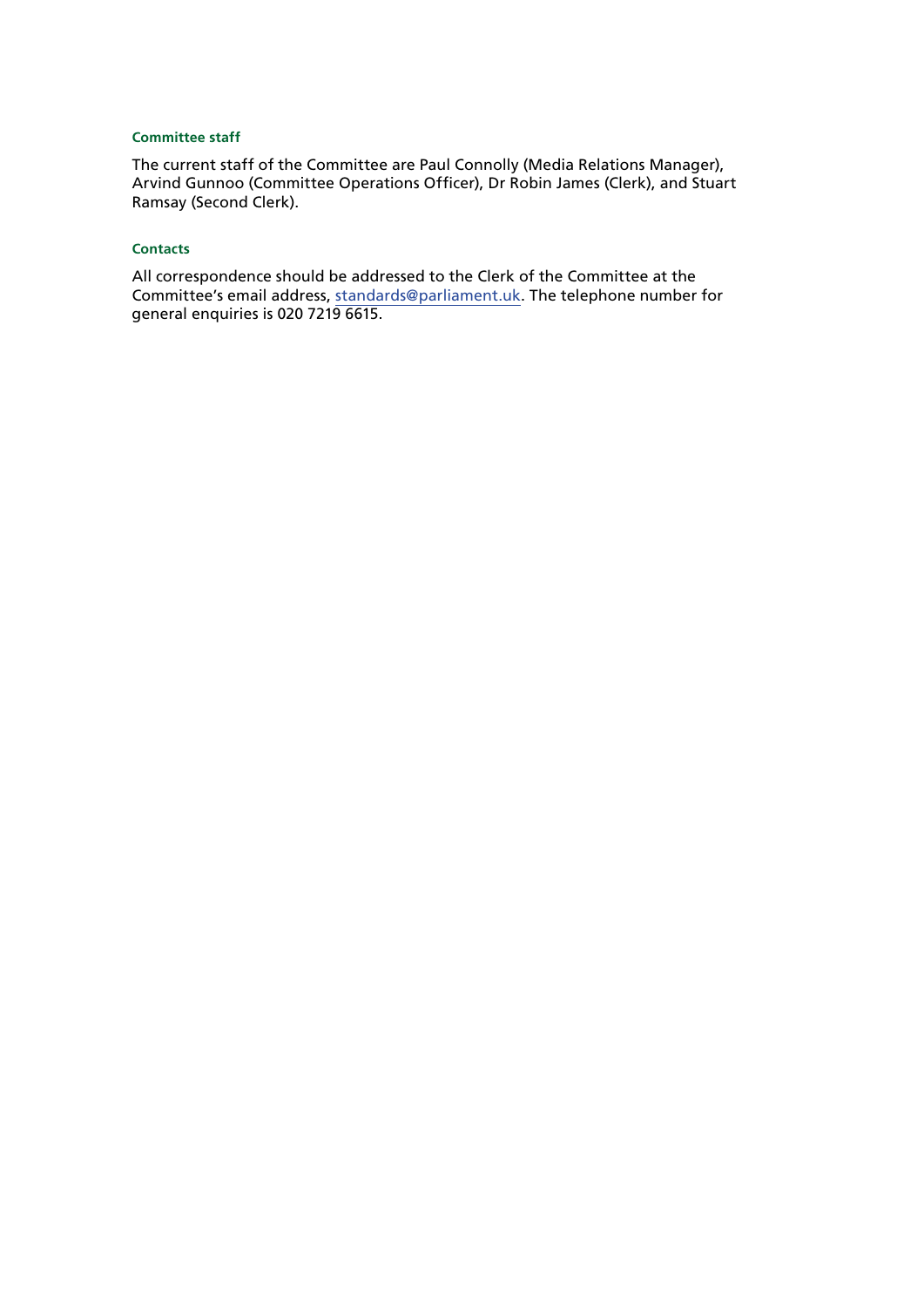## **Contents**

| <b>Report</b>                                                    | 3.  |
|------------------------------------------------------------------|-----|
| <b>Appendix 1: Sir Ernest Ryder's review</b>                     | 5.  |
| <b>Appendix 2: Terms of reference of Sir Ernest's review</b>     | 32  |
| <b>Formal minutes</b>                                            | 34. |
| List of Reports from the Committee during the current Parliament | 35. |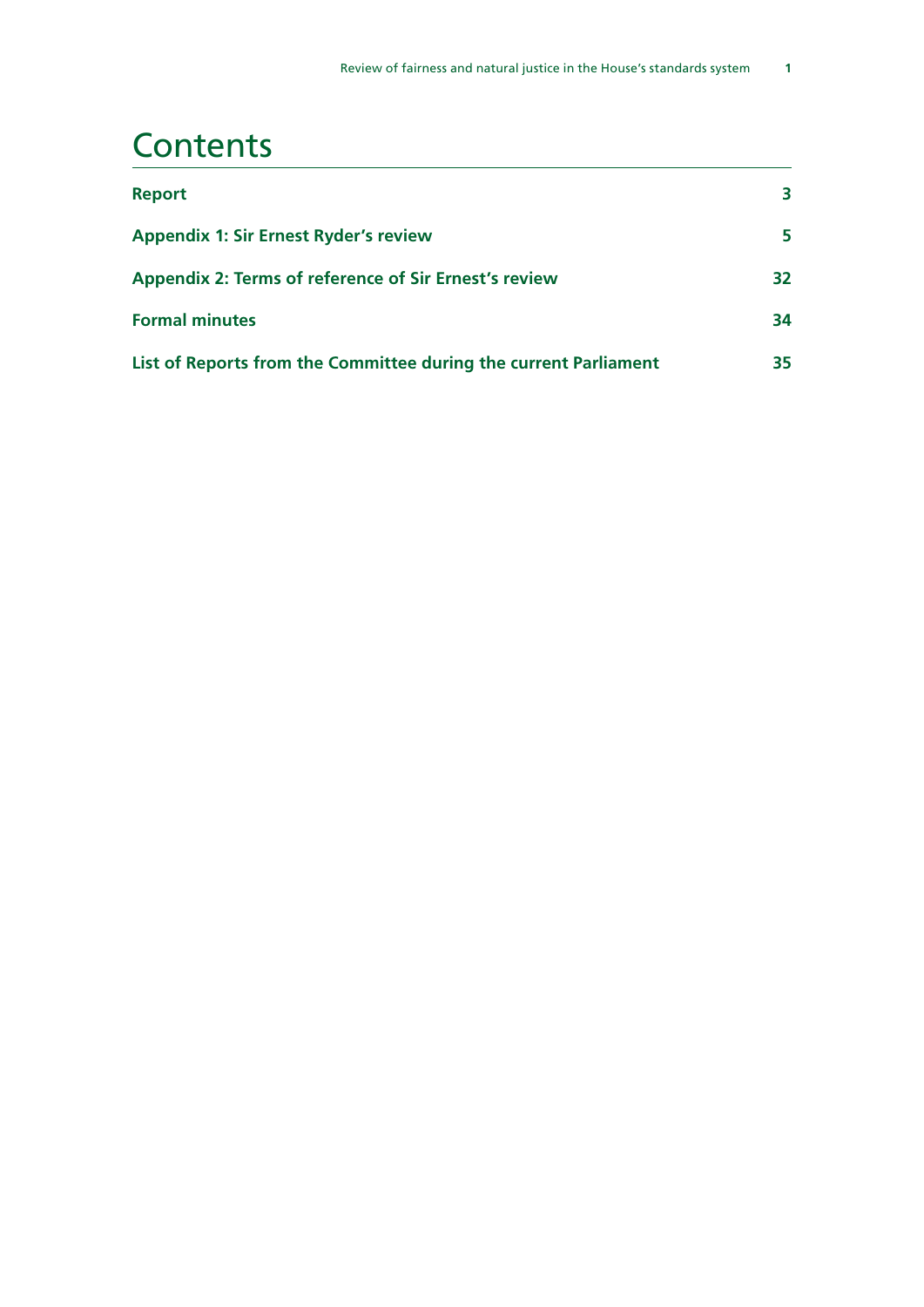# <span id="page-4-0"></span>Report

1. In our November 2021 report, *Review of the Code of Conduct: proposals for Consultation*, we notified the House of our intention to commission a senior judicial figure to carry out a review of fairness and natural justice in the House's standards system. We commented as follows:

> We consider that the present system is fair, that it guarantees a Member a fair hearing, that it observes the norms of due process and is compatible with Article 6 ECHR, and that it protects the interests of the House at large and the wider public in upholding the House's rules. However, we have also considered whether there is more we can do to clarify the process, eliminate confusion, and ensure best practice in guaranteeing natural justice. We suggest ways in which the process for determining cases might be improved and are open to further suggestions as part of our consultation, including on the matter of appeals. We will invite a senior judicial figure to review some of these options for change. We will publish their conclusions and take them into account in making our final proposals to the House.<sup>1</sup>

2. We subsequently appointed Rt Hon Sir Ernest Ryder, former Senior President of Tribunals for the United Kingdom and Lord Justice of Appeal, and currently Master of Pembroke College, Oxford, as our legal adviser under Standing Order No. 149(7) (c) for the purposes of this review. The terms of reference for the review were set out in correspondence with Sir Ernest confirming his appointment.<sup>2</sup>

3. Sir Ernest has now completed his review and submitted it to the Committee. We are very grateful to him for his work.

### 4. **We publish Sir Ernest's review as Appendix 1 to this report and invite comments from within Parliament and from members of the public and external organisations. This consultation period will close on Monday 28 March 2021.**

5. The terms of reference of Sir Ernest's inquiry are published as Appendix 2 to this report. In addition, two significant documents referred to in Sir Ernest's review are published online:

- The Parliamentary Commissioner for Standards' Information Note which is sent to a Member at the start of an investigation, in its most recent version (2015). This is available on the Commissioner's website.<sup>3</sup>
- The Introductory Guide to the Committee on Standards which is sent to new members of the Committee on their appointment, in its most recent version (June 2021). This is available on our website.<sup>4</sup> We note that this is the first time that this document has been put in the public domain.

6. We will take into account consultation responses in taking our decisions on Sir Ernest's proposals. We intend thereafter to put a package of proposals to the House for

<sup>1</sup> Committee on Standards, [Fourth Report of Session 2021–22,](https://committees.parliament.uk/publications/7999/documents/82638/default/) *Review of the Code of Conduct: proposals for Consultation* (HC 270), para 9; see also para 196

<sup>2</sup> The exchange of correspondence is published on the Committee's [website.](https://committees.parliament.uk/committee/290/committee-on-standards/news/159613/committee-to-appoint-sir-ernest-ryder-to-review-commons-standards-system/)

<sup>3</sup> <https://www.parliament.uk/globalassets/documents/pcfs/pcs-information-note.pdf>

<sup>4</sup> <https://committees.parliament.uk/committee/290/committee-on-standards/publications/8/scrutiny-evidence/>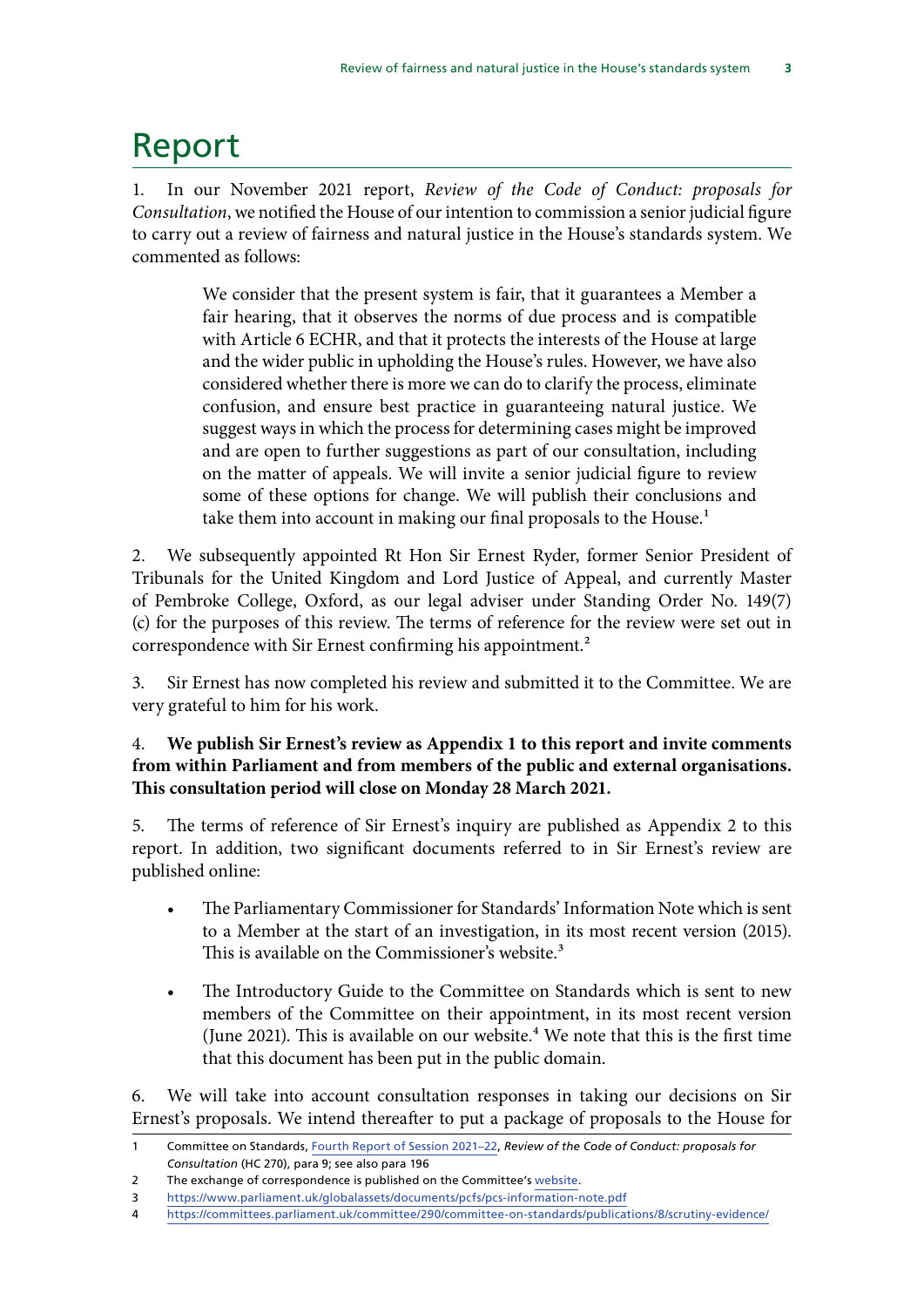changes to the House's standards system. These will take into account Sir Ernest's review and feedback on it, as well as proposals arising from our November 2021 report on the Code of Conduct and the consultation which followed that. Our recommendations to the House will include any necessary changes to Standing Orders, alongside a proposed updated Code of Conduct and Guide to the Rules.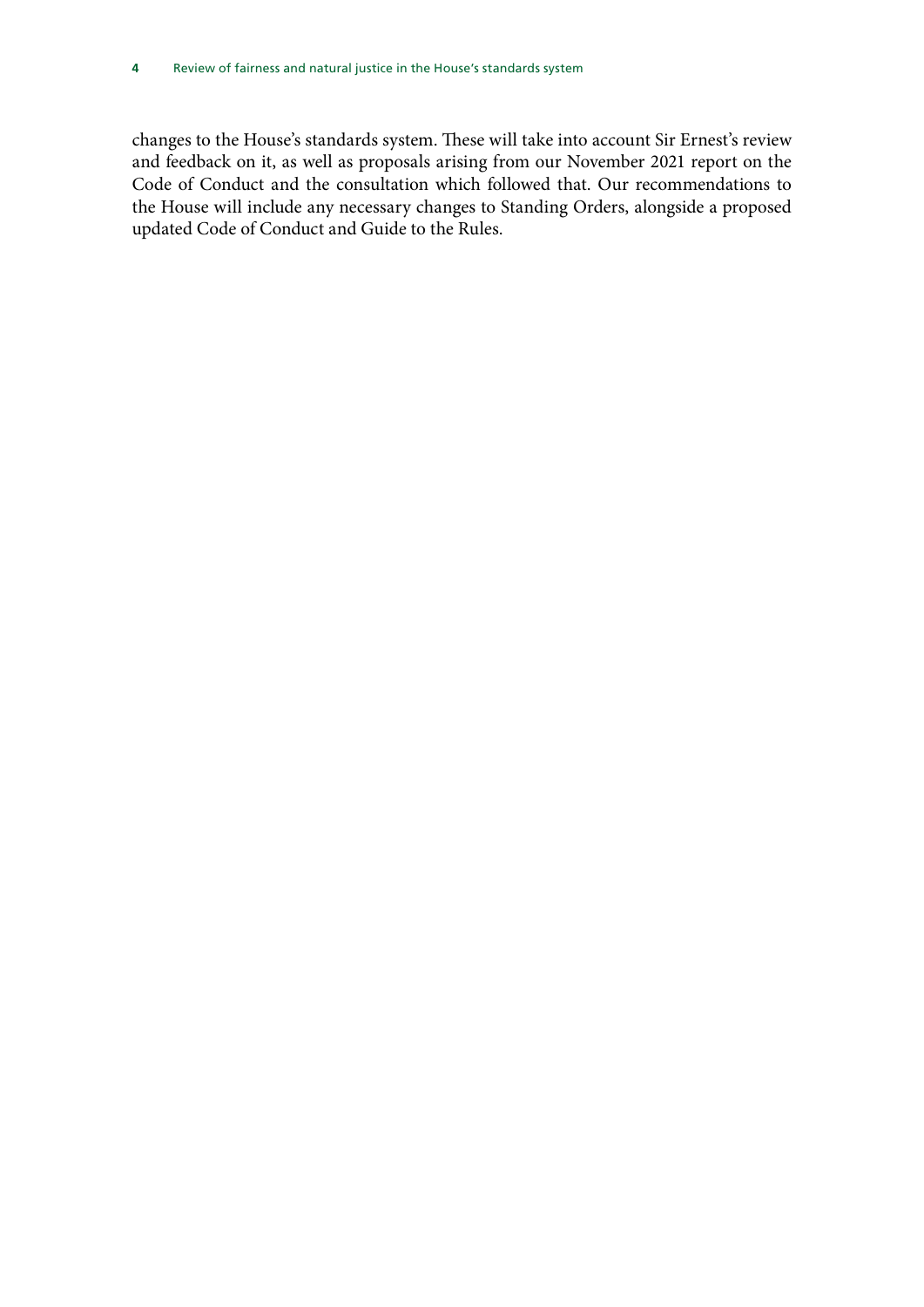# <span id="page-6-0"></span>Appendix 1: Sir Ernest Ryder's review

### **Conclusions and Recommendations:**

1) Parliamentary Privilege and exclusive cognisance are the constitutional basis for the standards jurisdiction of the House of Commons. It would be unwise to disturb the constitutional balance of interests which the law of Parliament reflects.

2) Trust, respect and confidence in Parliament requires leadership around the standards of conduct of Members of Parliament which the public are entitled to expect the House to deliver.

3) Codification of the law of Parliament in legislation and/or external regulation of standards by the exclusion of Members of Parliament from the process would damage the constitutional basis for the standards jurisdiction and would raise at least as many problems as it might solve.

4) A Code of Procedure which has the authority of the House would enhance fairness by improving understanding, perception, clarity and consistency.

5) Standing Order Nos. 149 and 150 should be reviewed at the same time as a Code of Procedure is drafted to ensure consistency and appropriate content in each document.

6) The inquisitorial procedure for standards inquiries in the House is fair and compliant with Article 6 ECHR.

7) The investigator should not be the first decision-maker.

8) Neither the Commissioner nor the Member who is the subject of an inquiry should be present during the Committee's deliberations.

9) Save in exceptional circumstances, the Committee should ask the Commissioner to interview any additional witnesses that the Committee may wish to hear.

10) When a member of the Committee is unable to attend a meeting of the Committee about an individual inquiry they should take no further part in the Committee's process in that inquiry.

11) There should be a right of appeal from the Committee where the process of investigation was materially flawed, the process of decision-making was procedurally flawed, credible fresh evidence has become available that could not reasonably have been presented and which, if accepted, has a real prospect of affecting the outcome or the sanction was unreasonable or disproportionate. That appeal should be to an independent body with judicial expertise.

12) On a report in respect of an individual inquiry or appeal from the Committee or the independent body to the House, there should be a division without amendment or debate.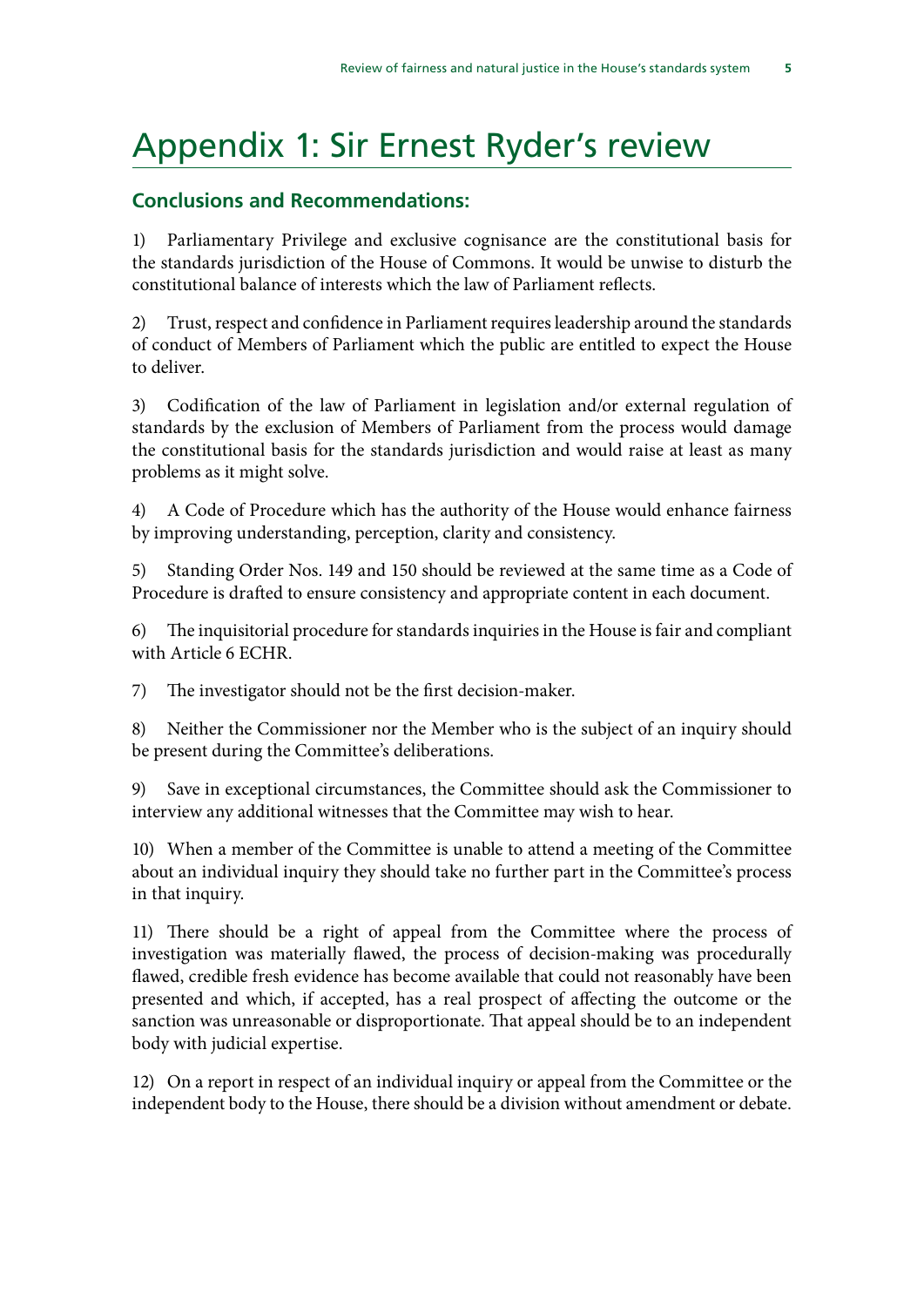### **Preamble:**

1) The House of Commons Committee on Standards identified the issue for this Review in its Fourth Report of Session 2021–22 as:

> "whether the House's current system of investigating and deciding upon breaches of the Code of Conduct for Members of Parliament is compatible with fairness and natural justice, and with Article 6 ECHR...".<sup>1</sup>

2) The Committee described the context to their request as follows:

"…it is a privilege to sit in the House of Commons – and…with that privilege comes a set of duties and responsibilities. The public expect MPs to exercise these duties conscientiously; and look to the House of Commons to encourage best practice, uphold standards and sanction misbehaviour."2

The proposal for consultation in the Committee's Fourth Report identifies the underlying problem that is to be solved as:

> "whether there is more we can do to clarify the process, eliminate confusion, and ensure best practice in guaranteeing natural justice…including on the matter of appeals".<sup>3</sup>

3) I am not asked to undertake a review of Parliamentary Privilege or *lex et consuetudo parliamenti*: the law of parliament which is the private law applicable to and administered solely by Parliament and which is the basis of the exclusive jurisdiction in each House to govern standards of conduct. There are authoritative precedents concerning the nature and extent of Privilege and the governance by Parliament over its internal affairs. They can be found, for example, in Erskine May's Parliamentary Practice (25th ed, 2019) and in the case law of the courts. I shall make some limited reference to these materials to highlight the understanding that exists between Parliament and the courts and the implications that has for the regulation of standards.

4) I am also not asked to consider the broad range of issues that exist around the impact of Privilege on the interests of third parties i.e., those who are not Members of the House of Commons, for example in relation to contempt and enforcement of sanctions. Nor am I asked to consider whether the protection of Privilege should be disapplied in respect of criminal conduct, for example incitement of a criminal act in proceedings of the House, or the use of parliamentary materials elsewhere, including in criminal and civil courts. These issues, among others outside my terms of reference, have been discussed in detail in authoritative reports<sup>4</sup> whose recommendations can no doubt be considered if a resolution of them is required.

<sup>1</sup> Committee on Standards, Fourth Report of Session 2021–22, *Review of the Code of Conduct: proposals for consultation*, (HC 270), 29 November 2021, at paragraph 196.

<sup>2</sup> *Ibid*, paragraph 1.

<sup>3</sup> *Ibid*, paragraph 8.

<sup>4</sup> For example, Joint Committee on Parliamentary Privilege, Session 1998–99, (HC 214–1), 9 April 1999 and Joint Committee on Parliamentary Privilege, Report of Session 2014–14, *Parliamentary Privilege*, (HC 100), 3 July 2013 (hereafter referred to as the 1999 and 2013 Joint Committee Reports) and each of the Reports of the Committee on Standards in Public Life, in particular the Eighth Report, *Standards of Conduct in the House of Commons*, Cm5663, November 2002.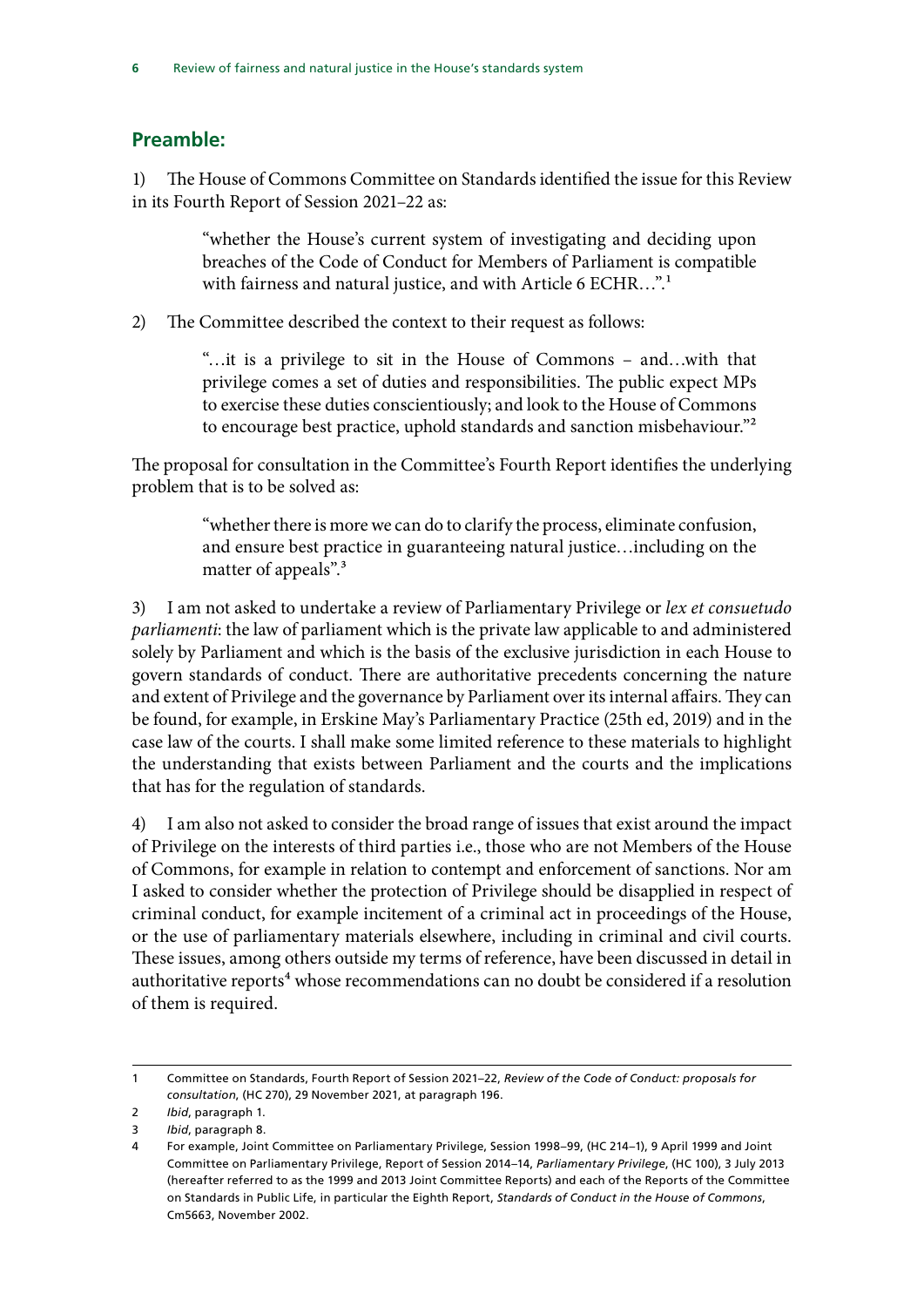5) The terms of reference of this Review identify ten questions.<sup>5</sup> The following matters are relevant to those questions:

- a) What is the nature of Privilege and its relevance to standards?
- b) What is the relevance of domestic and European case law to the questions asked of this Review?
- c) A Code of Procedure and Fairness: how can the procedural integrity of inquiries that are the responsibility of the Parliamentary Commissioner for Standards and the Committee on Standards be better protected so that they are fair?
- d) How should appeals be determined?

#### **The nature of Privilege and its relevance to standards:**

6) Erskine May defines Parliamentary Privilege in the following terms:

"Parliamentary privilege is the sum of certain rights enjoyed by each House collectively as a constituent part of the High Court of Parliament; and by Members of the House individually, without which they could not discharge their functions, and which exceed those possessed by other bodies or individuals. Some privileges rest solely on the law and custom of Parliament, while others have been defined in statute."6

7) Privilege is part of the common law. It is the private law that is applicable only to Parliament and which is administered by Parliament as a court. To a limited but important extent it is codified in statute: freedom of speech in Parliament is guaranteed by Article IX of the Bill of Rights 1689<sup>7</sup> and the Claim of Right Act 1689 in Scotland. Its development since the Middle Ages can be discerned in the Resolutions and Standing Orders of each House and rulings by the Speakers of each House which are the demonstrations of its authority as precedent. It is as much a part of the law as any decision made in the superior courts although I acknowledge that a Resolution of the House is binding only on Parliament.<sup>8</sup> Its purpose is inherent in and vital to the functioning of a democratically elected legislature as a sovereign body; it is integral to the constitutional role of Parliament.<sup>9</sup>

<sup>5</sup> Committee on Standards, *Review of committee processes: statement by the Committee, terms of reference*, 29 November 2021, at paragraph 2.

<sup>6</sup> Erskine May, *Parliamentary Practice*, (25th Ed, 2019), paragraph 12.1. This was formerly described in more traditional language as follows: "Parliamentary privilege is the sum of the peculiar rights enjoyed by each House collectively as a constituent part of the High Court of Parliament, and by Members of each House individually, without which they could not discharge their functions, and which exceed those possessed by other bodies or individuals. Because neither House could perform its functions without the unimpeded services of its Members, privileges are required by each House for the protection of its Members and for the vindication of its own authority and dignity"; Memorandum by the Clerk of the House of Commons to the Report by the Select Committee on Parliamentary Privilege, (HC 34), 1966–67.

<sup>7</sup> Article IX of the Bill of Rights (1 Will. And Mary sess. 2 c.2): "That the freedom of speech and debates or proceedings in Parliament ought not to be impeached or questioned in any court or place out of Parliament."

<sup>8</sup> See, for example: *Izuazu (Article 8 – new rules)* [2013] UKUT 00045 (IAC).

<sup>9</sup> For example, the House asserted on 20 May 1675 in response to a proposal before it "That the Reason of that Privilege is, that the Members of the House of Commons might freely attend the publick Affairs in that House without Disturbance or Interruption;", CJ (1667–87) 342.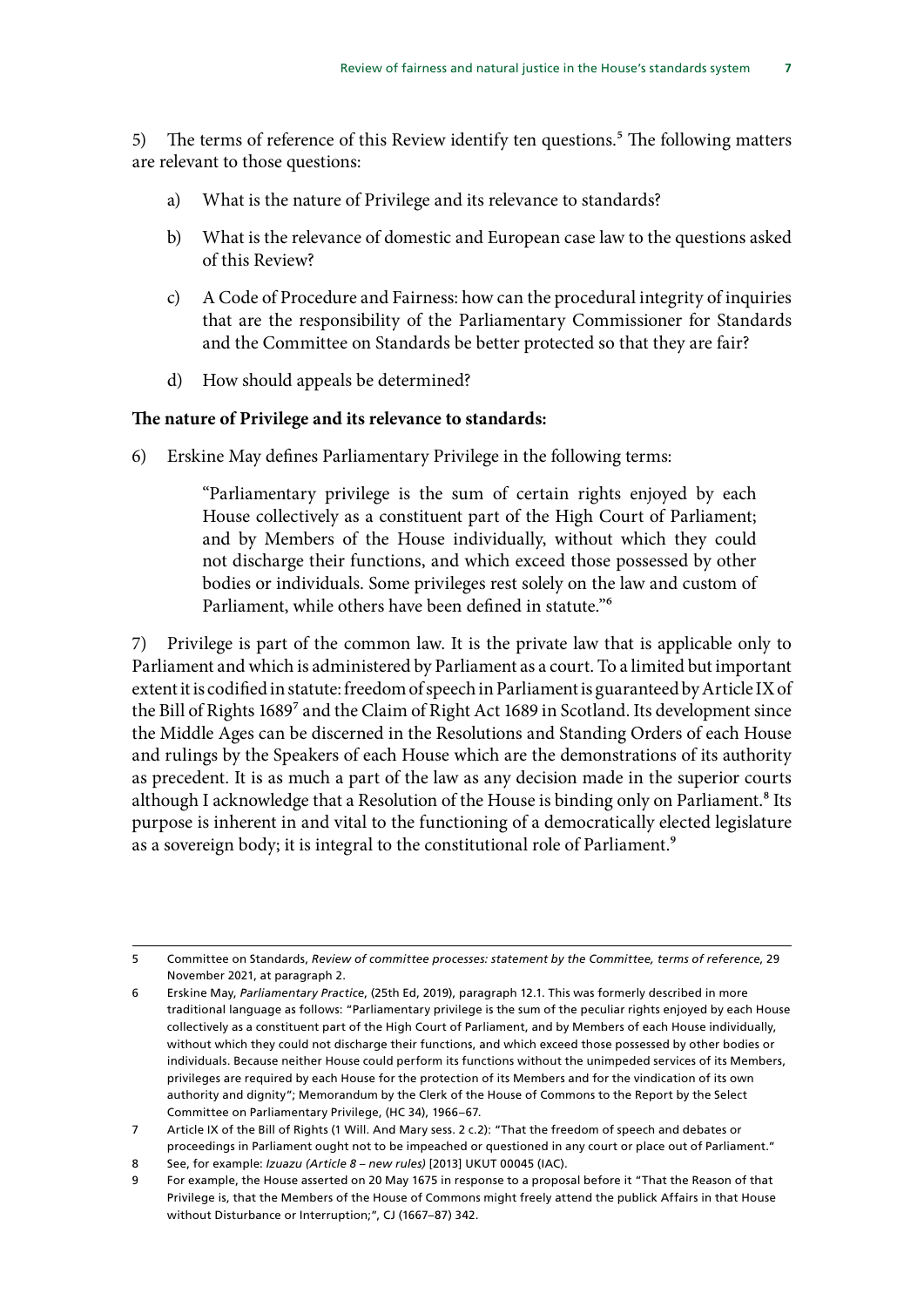8) Privilege includes the common law principle of 'exclusive cognisance' (or exclusive jurisdiction) by which Parliament has absolute control over the regulation of its own internal affairs.10 What was asserted in the seventeenth century as the freedom of the legislature from encroachment by the monarch is in the contemporary context a freedom from encroachment by the courts and/or the Executive, that is Her Majesty's Ministers in Government. The existence of Privilege is no mere tradition or passing fancy; it is a claim of right that enables legislators like judges to discharge their constitutional responsibilities without fear of interference or improper pressure. The existence of Privilege is not susceptible of challenge in the courts or by the Executive.

9) With rights come responsibilities. It is a constitutional responsibility in each House to assert Privilege and to use it so that the public may see that it is being appropriately used. That is an aspect of the Rule of Law. The process that governs standards is accordingly a vital component of the exercise of the exclusive jurisdiction of Parliament over its collective rights. Breach of the rules involves departure from standards that if not acknowledged and redressed leads to a diminution or a perception of diminution in the quality of the administration of the legislature which has the consequence that trust, respect and confidence in the institution may be degraded.

10) The process that governs standards accordingly supports the public interest in the functioning of Parliament and the public interest in the maintenance of trust, respect and confidence in Parliament through the standards of conduct which are identified and upheld.11 It is equally an aspect of leadership, one of the seven 'Nolan principles' that apply to all who hold office in public life.<sup>12</sup> When trust, respect and confidence in elected representatives is damaged, it is incumbent on the democratic legislature, as the representative voice of the people, to steel its nerve and provide the leadership around standards of conduct which the public expect. That is the real message of this Review.

11) The collective powers of both Houses and the rights derived from Privilege are controlled by Parliament in the exercise by both Houses of the jurisdiction of the High Court of Parliament. That exclusive jurisdiction is outside the competence of any other court. The rights arising out of Privilege are not free standing in the sense that Members can avail themselves of a relevant protection in any or all circumstances. The rights are limited to the exercise of their functions as part of the collective functions of each House.<sup>13</sup> The functionality of the rights is important; they do not otherwise protect Members when they are not exercising their parliamentary functions. The modern test is commonly referred to as the 'necessary connection to proceedings' test.<sup>14</sup> Members are not above the law: to a limited but constitutionally important extent they are also or alternatively subject

<sup>10</sup> W. Blackstone, *Commentaries on the Laws of England* (1765), 58–59: "Whatever matter arises concerning either house of parliament, ought to be examined, discussed, and adjudged in that house to which it relates, and not elsewhere."

<sup>11</sup> As Associate Justice Matthews said in an extended discussion about Magna Carta in the US Supreme Court in *Hurtado v. California* 110 U.S. 516 (1884), 531–532: the check on Parliamentary supremacy (or more accurately "the actual and practical security for English liberty against legislative tyranny") is Parliament itself through "the power of a free public opinion represented by the Commons".

<sup>12</sup> Committee on Standards in Public Life, First Report, *Standards in Public Life*, Cm 2850–1, May 1995, page 14.

<sup>13</sup> *Attorney General of Ceylon v. de Livera* [1963] AC 103 per Viscount Radcliffe at 120: "given the proper anxiety of the House to confine its own or its members' privileges to the minimum infringement of the liberties of others, it is important to see that those privileges do not cover activities that are not squarely within a member's true function."

<sup>14</sup> From the 1999 Joint Committee Report, *supra*, at paragraph 4: "whether each particular right or immunity currently existing is necessary today, in its present form, for the effective functioning of Parliament".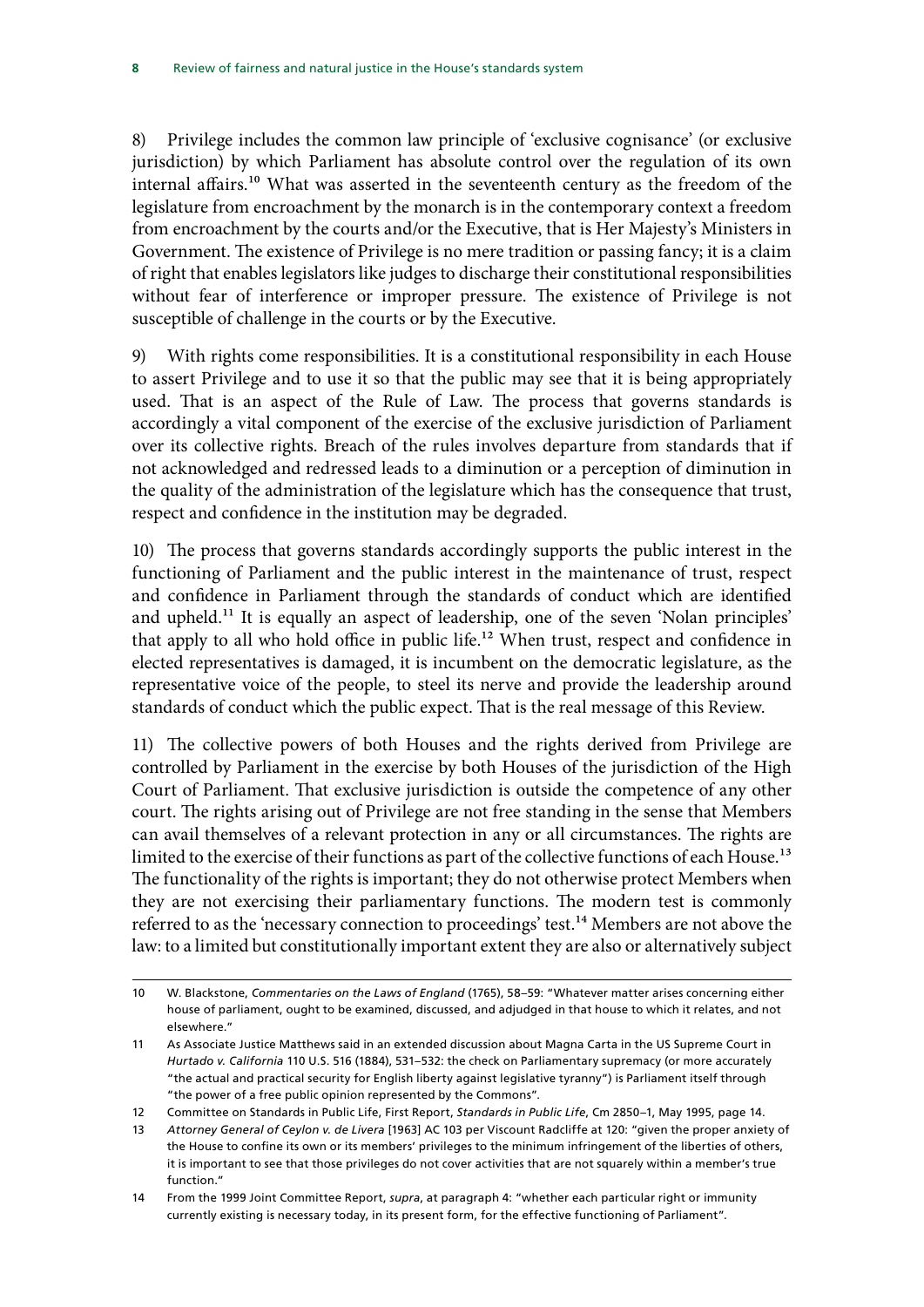to the law of Parliament. There is in consequence a delicate balance between the exercise of Privilege and equality before the law which is one of the pillars of the Rule of Law,<sup>15</sup> just as there is a delicate balance in the separation of powers between the courts, Parliament and the Executive.

12) The importance of Privilege to the constitutional function cannot be overstated. It is a 'fundamental liberty' and a principle of the 'highest constitutional importance'.16 That is the starting point of any discussion about the rights which are the consequence of Privilege and how those rights are to be governed. The governance of matters that are within its scope is for Parliament alone.<sup>17</sup> The 1999 Joint Committee on Privilege put it this way:

> "As far as members are concerned, there can be no doubt that each House should remain responsible for disciplining its own members. The Joint Committee has taken this as axiomatic. It is inconceivable that power to suspend or expel a member of either House should be exercisable by the courts or some other outside body."18

In April 2012 the then Government's Green Paper on Parliamentary Privilege accepted this in the following terms:

> "The right to regulate their own Members is an essential aspect of the two Houses' control of their own internal affairs. It is an important aspect of parliamentary sovereignty that only a Member's fellow parliamentarians can ultimately determine what the rules are that apply to parliamentary conduct, whether a breach of those rules has occurred, and if so whether there should be parliamentary sanctions such as suspension or even, in the case of the House of Commons, expulsion."19

#### **The relevance of domestic and European jurisprudence:**

13) There is an understanding between our courts and Parliament about the sovereignty of Parliament. I do not underestimate the possibility that this will not always be the case. In my judgment, it would be wise to build upon that understanding and the nature and extent of the jurisdiction that already exists. There are understandable calls for external regulation but for the reasons I shall describe that adventure would diminish or damage the safeguards that are inherent in the jurisdiction that Parliament exercises over itself and would carry with it the risk that the courts or the Executive would of necessity have to encroach into the exclusive jurisdiction of Parliament, for example, in any subsequent interpretation that is required of a new jurisdiction or statutory scheme. That would tend to undermine the separation of powers.

14) I am emboldened in my view of the consensus that exists by recent case law in the courts. In the *Foreign and Commonwealth Office & Anor v. Warsama & Ors*,<sup>20</sup> the Court of Appeal (Civil Division) in England and Wales considered the effect of Parliamentary

<sup>15</sup> Hansard HL Vol 378 col 631 Lord Salmond, Chair of the Royal Commission on Standards of Conduct in Public Life (1976), cited in *R v. Greenway* [1998] P.L. 357 per Buckley J at 362.

<sup>16</sup> *Pepper (Inspector of Taxes) v. Hart* [1993] AC 593 per Lord Browne-Wilkinson at 638.

<sup>17</sup> *Bradlaugh v. Gosset* (1884) 12 QBD 271 at 278–86 per Stephens J. and per Lord Coleridge CJ at 273–74.

<sup>18</sup> 1999 Joint Committee Report, *supra*, at paragraph 275.

<sup>19</sup> Parliamentary Privilege, Cm8318, April 2012, paragraph 218.

<sup>20</sup> [2020] EWCA Civ 142.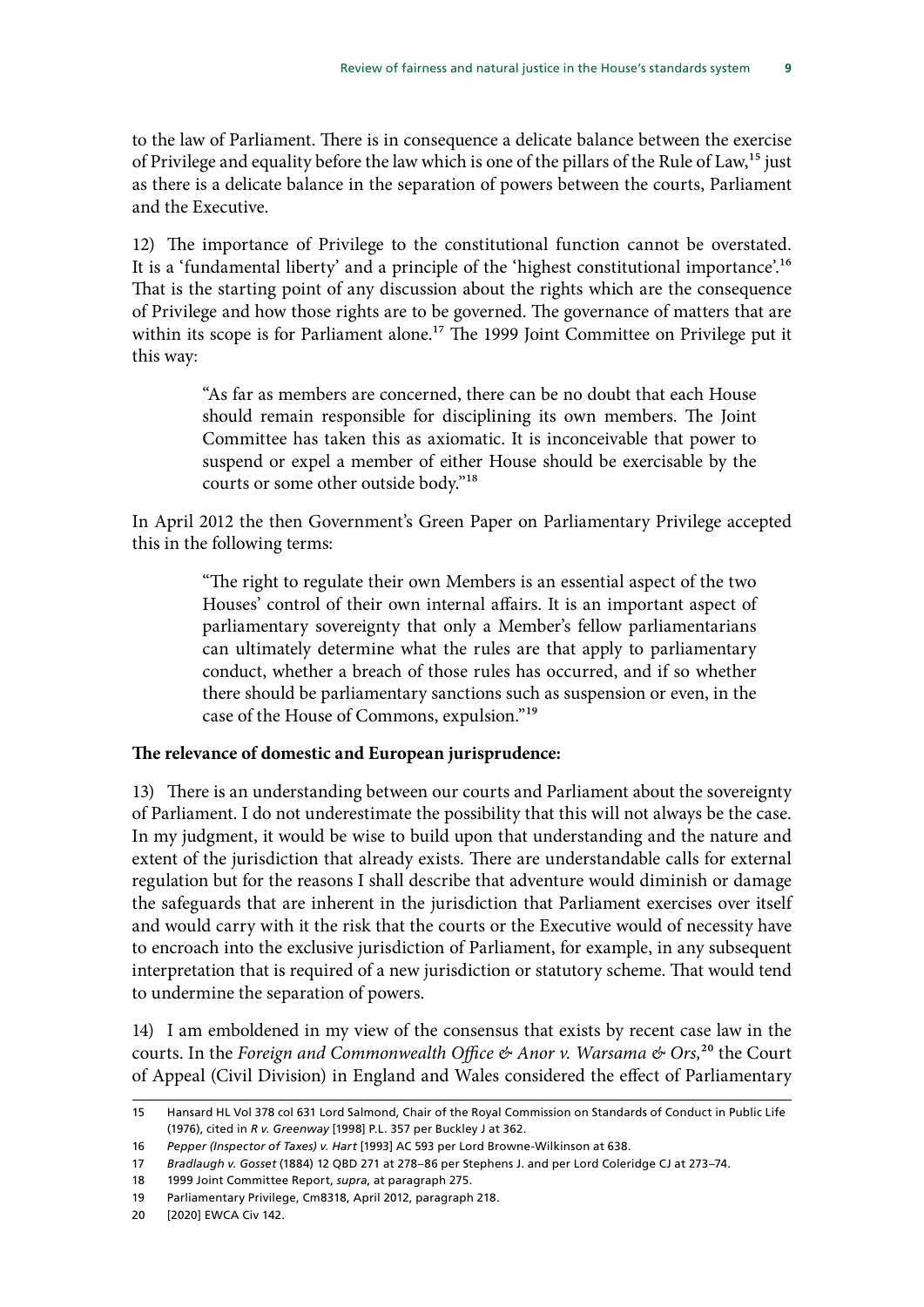Privilege on a claim against the Foreign and Commonwealth Office to which the FCO had pleaded Privilege as a defence. The judgment of the court provides a comprehensive re-consideration of the principles that are engaged and amounts to a strong contemporary articulation of Privilege in terms that are consistent with the parliamentary law and customs identified in Erskine May. Having concluded that absolute privilege applied to the parliamentary materials in question, the court prevented their use in support or rebuttal of a civil claim for damages.

15) Comment about the nature and extent of Privilege has most recently focussed on the question whether Privilege should be codified. There are powerful arguments on both sides of the debate that can readily be demonstrated by the different conclusions reached on that question by the two Joint Committees on Parliamentary Privilege that reported in 1999 and 2013.<sup>21</sup> I do not believe that the detail of that discussion informs the answers to the questions that I am asked in this Review. Codification might provide more clarity but would do so by creating a different balance of principles and/or function that would still need to be articulated and that would give rise to at least as many questions as it might answer, not least in the interpretation of a new scheme. Regardless of any statutory limitation that might be imposed on the courts about who would have the exclusive function of interpretation of the scheme, the courts have a role in maintaining the Rule of Law and the existing delicate constitutional balance would be upset.

16) Despite their disagreement on the question of codification, both Joint Committees and almost all commentators are agreed that Privilege is the foundation of Parliament's exclusive right to regulate its own affairs. That is the key point which informs the questions I am asked because, so far as Members of Parliament are concerned and matters that relate to proceedings of the House of Commons, it is an exclusive power in the House.

17) If asked to make a judgment on the question of codification I would tend towards leaving well alone. It is better approached as an issue specific solution to an identified problem based in a factual circumstance that has arisen. There is no discernible appetite among the judiciary to encroach into Parliament's exclusive jurisdiction and the parameters of the risk of encroachment are clearly understood. As Lord Judge, a former Lord Chief Justice, said in answer to questions put by the 2013 Joint Committee on the point:

> "[u]nless you are dissatisfied with the way in which your privileges operate, I would leave this well alone".22

Speaking extra-judicially, the present Lord Chief Justice, Lord Burnett of Maldon, has not disagreed and importantly emphasised that:

> "[legislators] require protections to enable them to engage in robust debate, to canvass issues and press points that may be unpalatable to governments, to Heads of State, and to other powerful people or interest groups without fear of reprisal. Democracy depends upon such protection."23

<sup>21</sup> 1999 Joint Committee Report recommendation 39 and 2013 Joint Committee Report recommendation 47.

<sup>22</sup> Transcript 5 March 2013 Q239

<sup>23</sup> The Rt. Hon. The Lord Burnett of Maldon, *Parliamentary Privilege – Liberty and Due Limitation*, Livingstone, Zambia, 9 April, 2019.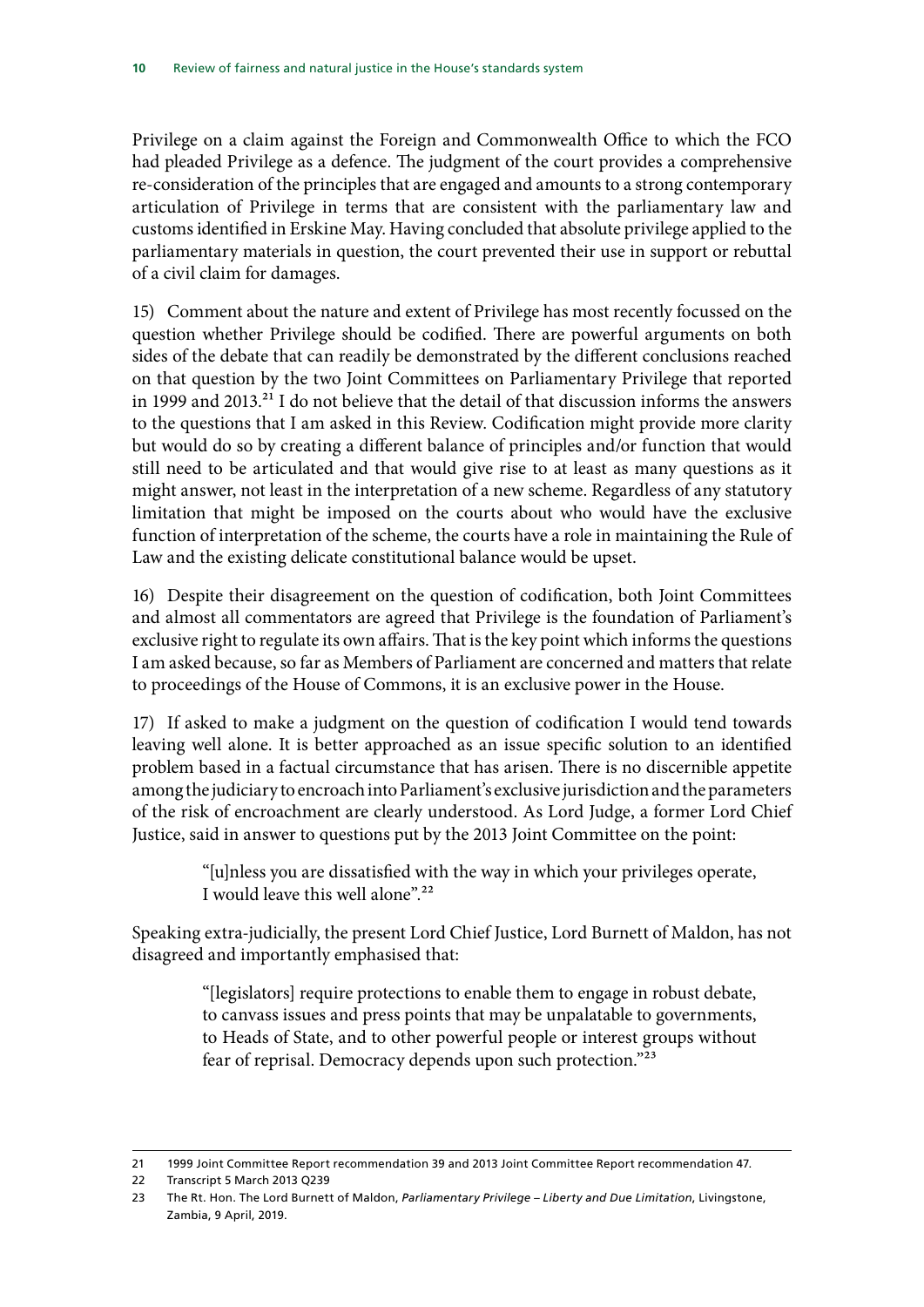18) Proceedings in Parliament are excluded from the Human Rights Act 1998. Although domestic courts may not encroach on the control of internal regulation by each House and do not have jurisdiction to entertain a challenge to the existence of Privilege, the scope of Privilege is a question within their competence. Furthermore, the Strasbourg court has asserted its competence to consider violations of Article 6 of the European Convention of Human Rights (ECHR) arising out of the exercise of the rights associated with Privilege. That has implications for the way in which the standards jurisdiction should be exercised.

19) In *R v. Chaytor*<sup>24</sup> the Supreme Court considered the overlapping relationship between the statutory codification of the freedom of speech in Parliament arising out of Article IX of the Bill of Rights and the common law principle of exclusive cognisance. The court noted<sup>25</sup> that exclusive cognisance or jurisdiction pre-dates the Bill of Rights and is wider. It cited with approval the proposition that the House of Commons as a court has the exclusive right to determine matters falling within its jurisdiction but that it cannot bring a matter within that jurisdiction by simply declaring it to be  $so<sup>26</sup>$  and it held that the decision as to the scope of exclusive cognisance is ultimately one to be made by the courts rather than by Parliament.<sup>27</sup>

20) The approach of the European Court of Human Rights (ECtHR) presents a different risk of encroachment and reflects a trend in both that court and the Court of Justice of the European Union  $(C[EU)^{28}$  towards a balance being struck on the facts of individual cases between immunity (as the right which is the consequence of Privilege), equal treatment of citizens and the right of access to a court. The risk inherent in such an approach is that a particular right arising out of Privilege may be struck down as being disproportionate to the legitimate aim to which it relates. Although interested party comment has subsequently attempted to distinguish between absolute and non-absolute immunities, there is an object lesson in the European case law about what can happen if the delicate balance of the separation of powers and that between Parliamentary Privilege and the Rule of Law is altered.<sup>29</sup>

21) In *A v. United Kingdom*<sup>30</sup> the Strasbourg court proceeded on the basis that Article 6 ECHR was engaged when an MP described a constituent in allegedly defamatory terms in an adjournment debate in the House. The freedom of speech in Parliament accorded to its Members by Article IX of the Bill of Rights was the principle in issue rather than Parliament's exclusive cognisance. The court said that it accepted jurisdiction on the basis that Article IX is framed not in terms of a substantive defence to civil claims but as a procedural bar to the determination of a claim by a court<sup>31</sup>. Although the United Kingdom Government argued that Parliamentary Privilege was absolute and delimited

<sup>24</sup> [2010] UKSC 52.

<sup>25</sup> *Ibid* at [13].

<sup>26</sup> *Ibid* at [14] relying on *Stockdale v. Hansard* (1839) 9 Ad & E 1, per Lord Denman CJ at 147–148.

<sup>27</sup> *Ibid* at [15].

<sup>28</sup> *Criminal Proceedings against Patriciello* (C-163/10) EU:C:2011:543, [2011] 9 WLUK 83, [2012] 1 C.M.L.R. 11, ECJ (Grand Chamber): for immunity to be capable of being relied upon – "*the connection between the parliamentary duties and the opinion expressed had to be direct and obvious.*" But see the opinion of AG Jaaskinen which follows the proportionality jurisprudence of the ECtHR.

<sup>29</sup> An alternative analysis of the trend in the ECtHR and CJEU is to distinguish between absolute immunity which arises out of freedom of speech in Parliament (non-accountability) from non-absolute immunity for extra-Parliamentary acts and utterances (inviolability). See, for example: *Parliamentary immunity in a European context*, European Parliament Directorate-General for Internal Policies, Citizens' Rights and Constitutional Affairs, 2015.

<sup>30</sup> (2002) EHRR 917, ECtHR.

<sup>31</sup> *Ibid* at [64].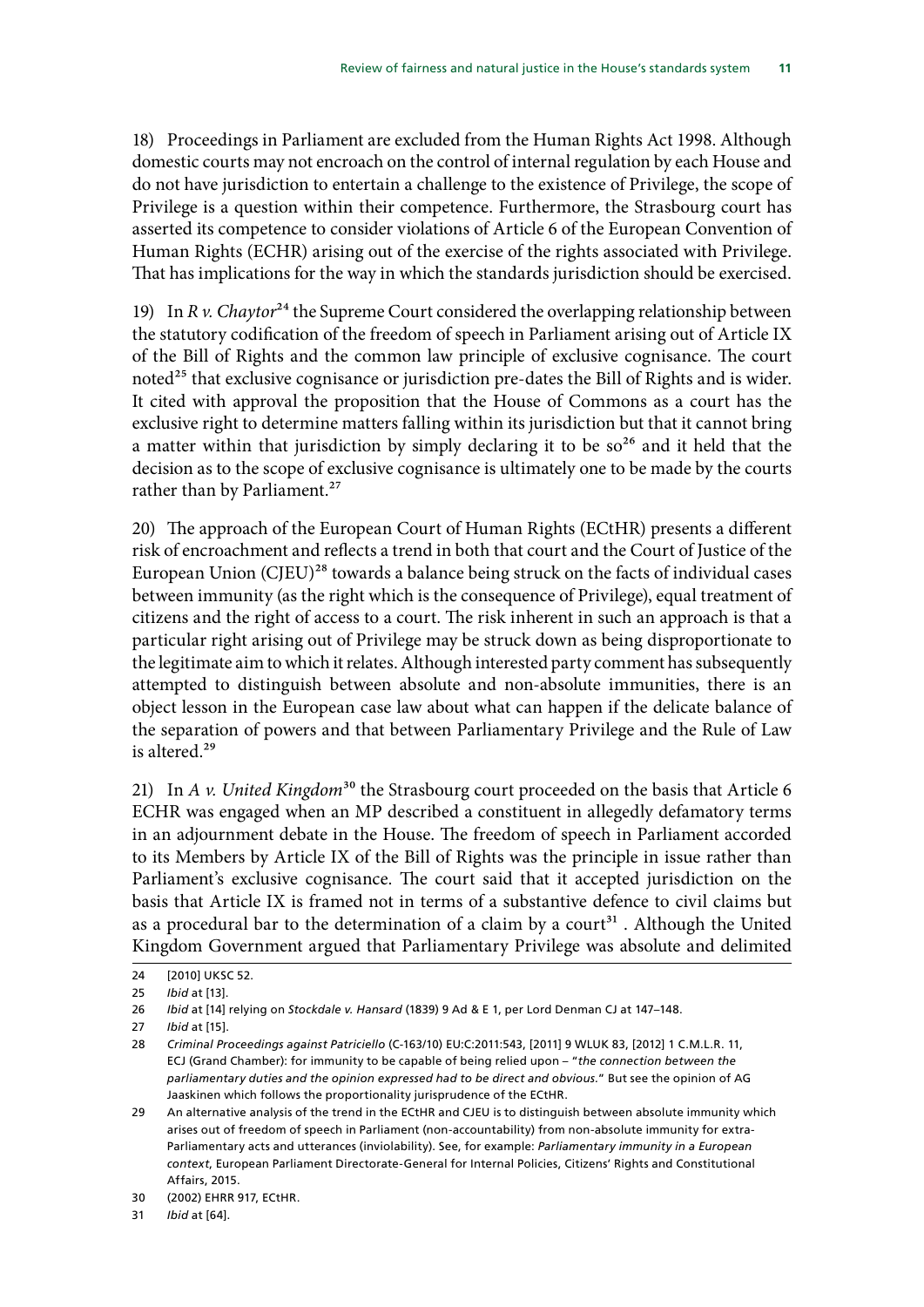the existence of the substantive civil claim, the court did not analyse the nature and extent of the civil rights and obligations that were asserted to engage Article 6. The court proceeded on the basis that a State cannot remove from the jurisdiction of the courts a whole range of civil claims by procedural bars. The key question of whether on the facts Parliamentary Privilege limits the substantive content of a civil right and whether, as a consequence, Article 6 can be engaged at all, remains unresolved.<sup>32</sup>

22) Instead, the Strasbourg court's decision is an analysis of the procedural component of Article 6 and follows a conventional line in its consideration of whether the limitations on access to a court are within the margin of appreciation afforded to a State that is, whether the very essence of the right is not impaired, and whether the limitation pursues a legitimate aim and there is a proportionate relationship between that aim and the means employed.<sup>33</sup> The court concluded that the protection of free speech in Parliament and the maintenance of the separation of powers between the legislature and the judiciary were legitimate aims.<sup>34</sup> Having regard to the existence of parliamentary immunity across signatory States, the Council of Europe and the European Union, the court observed that restrictions on access to a court could not be said to be disproportionate and the immunity could not be said to exceed the margin of appreciation.<sup>35</sup> Although on the facts the court found that no violation of Article 6 had been established and that any restrictions to parliamentary immunity based on factual exceptions would seriously undermine the legitimate aims, the court did not decline jurisdiction and refuse to hear the application. In a powerful dissenting judgment, Judge Loucaides undertook the analysis of civil rights and obligations that was avoided by the court and concluded that a violation had taken place.

23) Claims are likely to be permitted to be heard in Strasbourg unless the substantive question is settled. Subsequent decisions by the court are inconclusive. At one end of the spectrum in Zollmann v. United Kingdom<sup>36</sup> an application relating to a statement made in the House of Commons by a Minister was declared inadmissible. In Konstas v. Greece,<sup>37</sup> the court admitted a claim arising out of the words said in proceedings in the legislature in Greece and found a violation of Article 6. Privilege was not apparently raised by the Government of Greece and formed no part of the reasoning of the court leaving the point moot for subsequent applications. At the other end of the spectrum, in Cordova v. Italy  $(No. 1)$ ,<sup>38</sup> the court held that there had been an interference with the applicant's right of access to a court under Article 6 in relation to extra-parliamentary conduct. The court again articulated<sup>39</sup> the need for there to be a reasonable relationship of proportionality between the means employed and the aim sought to be achieved.

24) Given that it is apparent that the Strasbourg court will continue to consider hearing cases where Parliamentary Privilege is claimed, Parliament should regularly take steps to ensure that its own procedures are consistent with Article 6 case law and fair process to minimise the risk of a finding of violation. I am also of the opinion that Parliament should continue to assert the absolute nature of Privilege and should not entertain

39 *Ibid* at [54].

<sup>32</sup> *Ibid* at [63].

<sup>33</sup> *Ibid* at [74].

<sup>34</sup> *Ibid* at [77].

<sup>35</sup> *Ibid* at [83–87].

<sup>36</sup> (Application 62902/00), [2003] ECHR 731, ECtHR.

<sup>37</sup> (Application 53466/07), Unreported May 24 2011, ECtHR.

<sup>38</sup> (Application 40877/98), [2003] ECHR 47, ECtHR.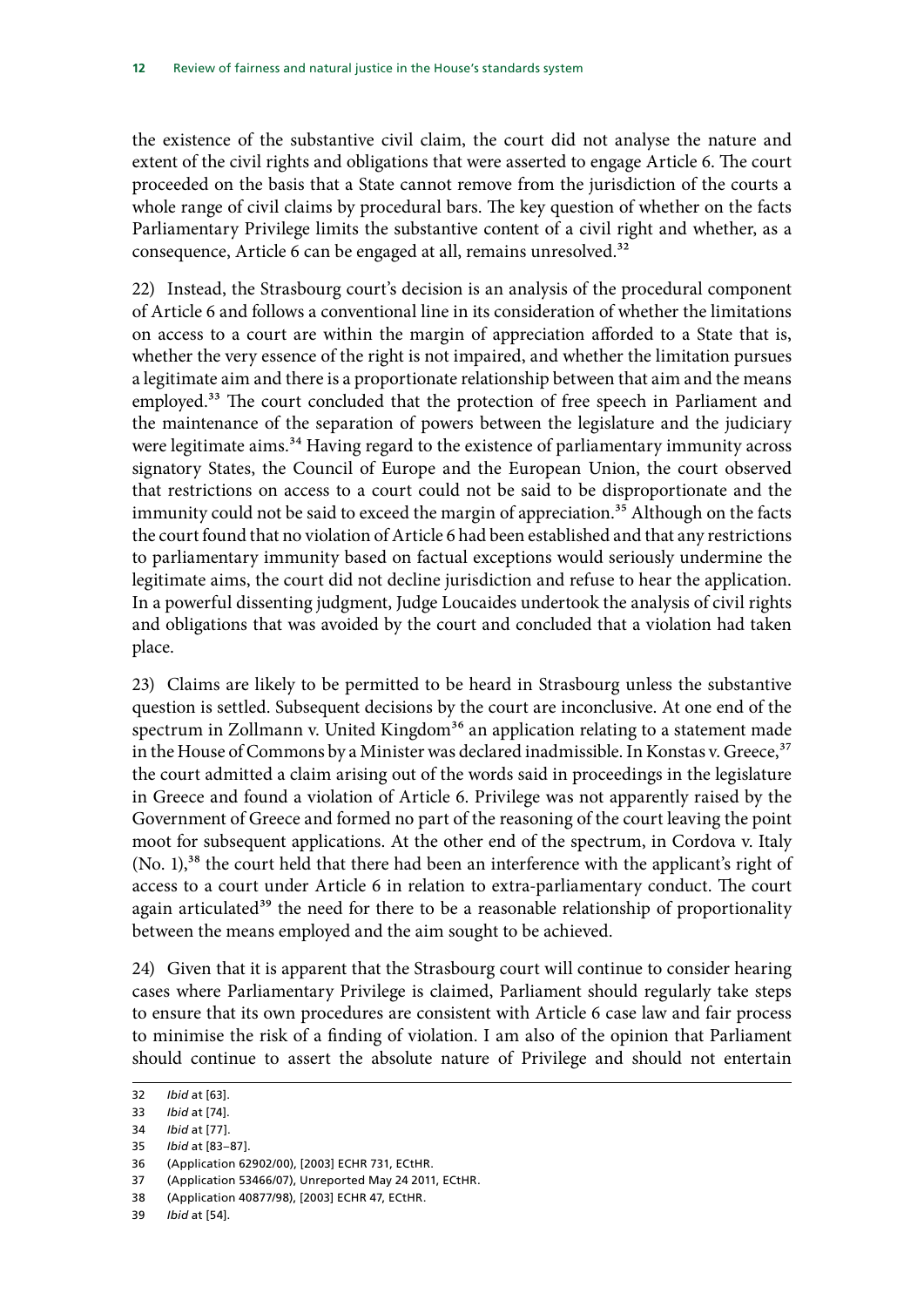external schemes of regulation which could be regarded as a derogation from Privilege and which would without doubt be regarded by the Strasbourg court as schemes that are within the competence of that court. The encroachment of the courts into the jurisdiction of standards of conduct in Parliament will not solve any of the issues that have been identified and is to be avoided. For the reasons I set out below, I am of the opinion that a code of procedure which has the authority of the House is the best solution to the related questions of understanding, perception, clarity and consistency and hence fairness, and the existence of such a scheme is the best protection against encroachment.

#### **Code of Procedure:**

25) The scheme of the law of Parliament is very clear. It is set out in the Standing Orders and Resolutions of each House and the rulings of the Speakers which are described in Erskine May. The standards of conduct that apply to Members of Parliament are to be found in the 'Code of Conduct and the Guide to Rules relating to the Conduct of Members' which was published in its existing form in 2019.<sup>40</sup> All of the relevant Resolutions and Standing Orders relating to Members' conduct are helpfully set out in the Appendix to the Guide. The scheme was significantly influenced by the recommendations of the Committee on Standards in Public Life (CSPL) which reported in May 1995 and which recommended the adoption of a code of conduct for Members of Parliament.<sup>41</sup> The resulting document provides a coherent scheme that is comprehensible. The Committee on Standards is considering amendments to the Code and the Guide. The existence of a Code which has the authority of the House and which describes the general principles of conduct separately from the detail of the Rules which are to be observed is a model of good practice that I would wish to preserve and build upon.

26) In 2009 the CSPL again reviewed the regulatory scheme and concluded that Parliamentary Privilege should remain at its core but recommended that lay members who have not been parliamentarians should sit on the Committee.<sup>42</sup> The House began the process of implementation of that recommendation in 2010<sup>43</sup> and the present membership of the committee which is comprised of seven Members (including the Chair who is a member of the Official Opposition) and seven lay members<sup>44</sup> was authorised by a Resolution of the House on 17 March 2015.<sup>45</sup> The quorum for the Committee is three elected Members and three lay members.<sup>46</sup>

27) It is axiomatic that the existence of lay members on the Committee is intended to be and is a reflection of the public's interest in the regulation of standards and that the balance provided by an equal number of parliamentarians is intended to reflect the composition of the House and the imperative that the governance of standards should be by Members of the House. By convention, the Chair only uses his vote if the members of the Committee are tied in a formal division: and formal divisions are very rare because the Committee proceeds by consensus. I do not recommend altering the balance of the Committee. It is itself a balance between the application of Parliamentary Privilege and the wisdom to

<sup>40</sup> The Code of Conduct together with The Guide to the Rules relating to the Conduct of Members, (HC1882), 10 October 2019.

<sup>41</sup> First Report of the Committee on Standards in Public Life, *Standards in Public Life*, Cm 2850-I, 11 May 1995.

<sup>42</sup> Committee on Standards in Public Life, Twelfth Report 2009, *MPs expenses and allowances*, recommendation 51.

<sup>43</sup> HC Deb, 2 December 2010, col 1017.

<sup>44</sup> Standing Order No. 149 (2).

<sup>45</sup> Votes and Proceedings, 17 March 2015, item 6

<sup>46</sup> Standing Order No. 149 (6).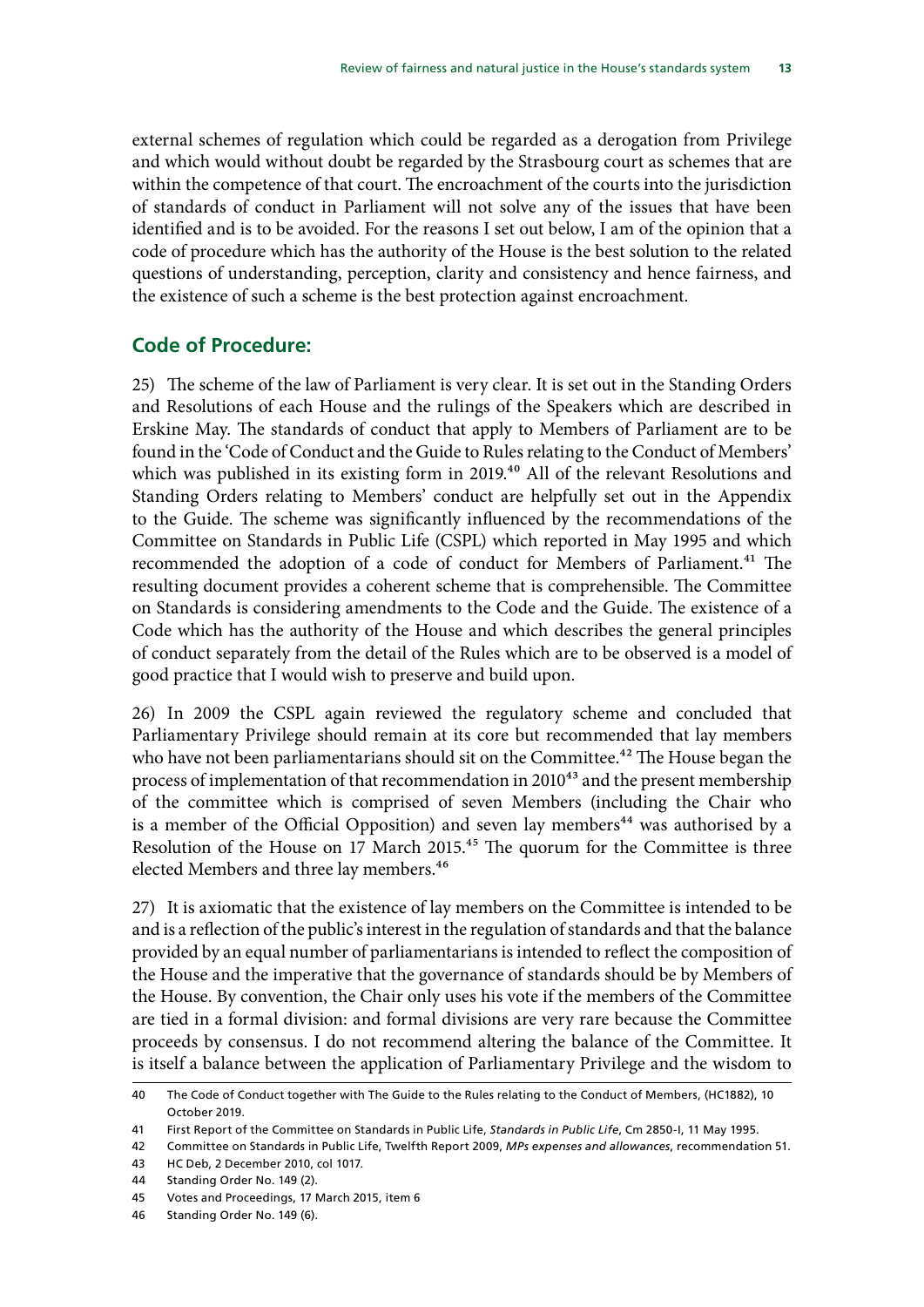be brought to the deliberations of the Committee by lay members who have the public interest at heart. There is nothing in the way that it works in practice that causes me to believe that there is a problem which needs to be solved.

28) I do not agree with the recent evidence to the Committee from the Committee on Standards in Public Life that the integrity and fairness of standards determinations requires them to be conducted by a panel which removes Members from the regulatory process. For the reasons I have given, Members are integral to the understanding of what is a parliamentary function, i.e. they must own that responsibility. They are also integral to the control of the House over its own internal affairs, i.e. a role that is inherent in the sovereignty of Parliament. There is a separate requirement for a formal appeal mechanism for Members both from the findings of the Committee and sanctions which I shall address. The House can provide for a protection against inappropriate political interference by limiting Resolutions of the House on decisions to suspend or expel a Member to divisions without a debate and without amendment. I do not recommend the removal of decisionmaking from the Committee but I shall recommend an appeals mechanism that uses the Independent Expert Panel or a similar independent body.<sup>47</sup>

29) The procedure for inquiries into the conduct of Members can be found in paragraphs 19 to 21 of the Rules under the heading 'Upholding the Code' and at part 4 of the Guide. The Rules specifically incorporate and are subsidiary to Standing Orders Nos. 149 and 150 of the House which deal with the powers to undertake inquiries. The procedural content of the Rules and the Guide is clear but lacking in the detail of good practice which is to be found in other guidance materials. The materials include an 'Information Note' published by the Parliamentary Commissioner for Standards<sup>48</sup> and the 'Committee on Standards Members – Introductory Guide'49 which is issued to Committee members by the Committee.

30) There is a common misapprehension that if the outcome of a standards inquiry is decided by the House, the Committee or by an agreement leading to 'rectification' between a Member and the Parliamentary Commissioner for Standards, then in some way the alleged conduct has not been judicially determined in the sense that a 'justiciable claim' would be, with the implication that procedural protections arising out of the principles of fairness and natural justice that would be applied in the courts are absent. That is wrong. The jurisdiction of the House is a procedure to which the principles and protections set out by the House apply. That the House is responsible for the procedures that are to be applied is beyond doubt and the House now has an opportunity to decide whether to make improvements to the same.

31) Erskine May sets out the principle that "Both Houses retain the right to be the sole judge of their own proceedings, and to settle – or depart from – their own codes of procedure."<sup>50</sup> Furthermore, the courts in England and Wales have agreed that "It would be impracticable and undesirable for the High Court of Justice to embark upon an inquiry whether in any case those procedures were effectively followed".<sup>51</sup> Exclusive control by the

<sup>47</sup> In answer to the question posed by the Committee in its Fourth Report of Session at paragraph 200.

<sup>48</sup> Published on the Commissioner's [website](https://www.parliament.uk/globalassets/documents/pcfs/pcs-information-note.pdf).

<sup>49</sup> Published on the Committee's [website.](https://committees.parliament.uk/committee/290/committee-on-standards/publications/8/scrutiny-evidence/)

<sup>50</sup> Erskine May, op cit, paragraph 11.16.

<sup>51</sup> *British Railways Board v. Pickin* [1974] AC 765 per Lord Morris of Borth-y-Gest at 790. See also *Fairfold Properties Ltd v. Exmouth Docks* (1990) TLR 660 per Millet J.: "Parliament has to be left in unfettered control of its own procedure".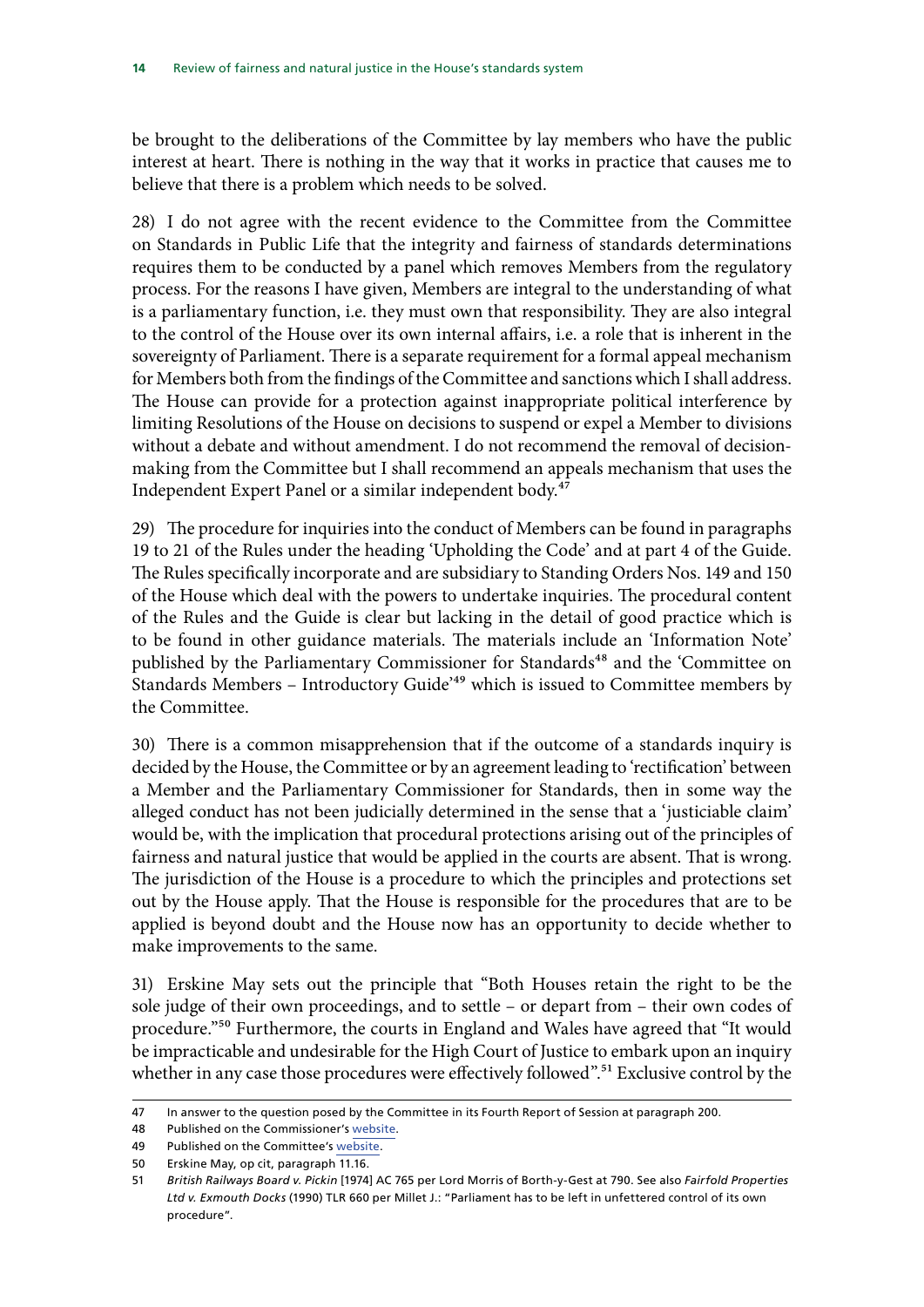House of its procedures also extends to the functions of the Parliamentary Commissioner for Standards because the Commissioner 's functions focus on the propriety of the working and activities of those in Parliament.<sup>52</sup> The Commissioner's functions are prescribed by the House and are described in Standing Order No. 150, Chapter 4 of the Guide to the Rules, the Commissioner's Information Note and Appendix 3 to the Introductory Guide.

32) The Parliamentary Commissioner for Standards has published a 'Commissioner's Information Note' which was approved by the Committee on 3 February 2015. This Note, which is presently being re-drafted, is a very helpful aide memoir in plain language. It is not, however, a Code of Procedure because it does not have the same authority as the Code of Conduct. That would require a Resolution of the House. Likewise, the Committee's Introductory Guide is accurate and helpful and sets out matters that I would also expect to see in a code of procedure. I understand that the Committee is considering whether a version of the Introductory Guide should be published which might reflect the content of the Commissioner's Information Note so that the procedure before the Committee is comprehensively set out and can be better understood.

33) I am of the firm view that existing good practice should be brought together into one document which has the same status as the Code of Conduct and Guide to the Rules. All aspects of procedure should be put together into the form of plain language rules and authoritative guidance about those rules. If appropriate, principles can be described as the basis for the rules, in particular where the House has already made decisions in its previous Resolutions, where there are Standing Orders which have the authority of the House and where the procedure for Select Committees is integral to the process and must be taken into account. The use of Privilege to create a binding scheme of rules based upon principles in plain language reflects both good practice in respect of the governance of standards and is an important use of Parliament's exclusive jurisdiction to protect the public interests that are engaged. It would also settle questions which repeatedly arise out of misapprehensions that exist about the standards jurisdiction and natural justice and fairness.

34) I have sympathy with the 2013 Joint Committee on Parliamentary Privilege when it recommended at paragraph 85 that in some circumstances good practice should be formalised as part of the Standing Orders of the House. A review of good practice that brings together all materials into one code and guide might usefully consider whether Standing Order Nos. 149 and 150 might more overtly deal with some headline aspects of procedural fairness.

<sup>52</sup> *R v. Parliamentary Commissioner for Standards, ex parte Al Fayed* [1998] 1 WLR 669 and see also *R v. Parliamentary Commissioner for Administration, ex parte Dyer* [1994] 1 WLR 621.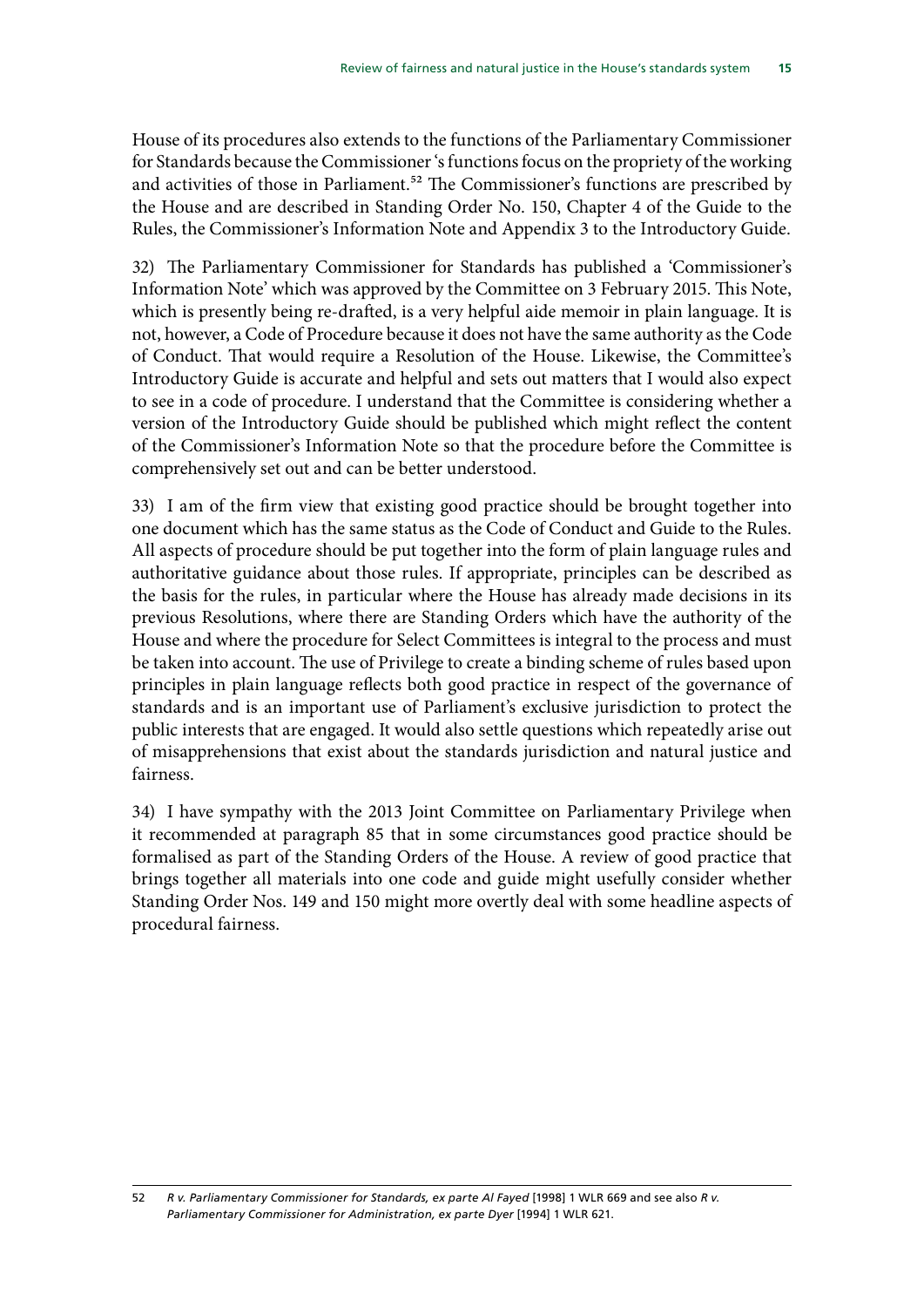35) There are minor infelicities of language in the existing good practice documents to which I have referred and I would recommend that the opportunity is taken to review their content at the same time as publication of that content in a code of practice.<sup>53</sup> I have considered the Standing Orders of the House which are relevant and subject to what I say above about an appropriate separation of material between Standing Orders and a code, there are only minor amendments that are necessary to ensure that these reflect existing good practice. In Standing Order No. 150 where reference is made to the Commissioner coming to the conclusion that there has been a breach of the Rules, that should read the "she is of the opinion that" rather than that she makes "findings". That accords with the Memorandum procedure which is in place where in any case that is not the object of rectification, the Commissioner gives her opinion to the Committee about the inquiry and it is for the Committee to decide if the Member's conduct has breached the Code. I shall return to the question of the Commissioner's role and the difficulty that would exist if that role were to become the first decision-maker in non-ICGS cases later in this Review.

36) The existence of a code of procedure which has the authority of the House would focus minds on the detailed content and I would advise that the regular opportunity that already exists for the Commissioner to suggest to the Committee revisions to the Code of Conduct should be enlarged so that procedural matters are also reviewed in the same way and at the same time. I would respectfully urge the House to provide a regular opportunity for debate on both the Code of Conduct and a code of procedure. I would suggest that this is an annual fixture. In this way the law of Parliament would overtly include procedural rules that are to be applied and that will answer many of the detailed questions that I have been asked to consider. The existence of an authoritative procedural rule book would provide an answer to those who acknowledge that the procedural rules of the courts and the law of evidence do not and should not apply strictly to Parliament but who criticise the exercise of the standards jurisdiction by inappropriate comparison with processes in the courts. Similarly, a code would improve clarity and consistency in the way procedural questions are dealt with which both Members and decision-makers are entitled to expect.

37) Although it is not necessary to point to similar or analogous solutions, the New Zealand Parliament has for some while published a procedural guide for use by Committees of its House of Representatives.<sup>54</sup> The content of the New Zealand guide is illustrative of two things: a) the fact that a code of procedure and guidance in plain language and without over complex provisions can be put in place, and b) the content of existing good practice notes and guides in the UK Parliament are already very close to the code that I recommend. The essential difference is that the code would have the authority of the House and its provisions would be binding and if necessary enforceable. If it is necessary to meet the argument that a code of procedure may itself become rigid and complex, I would emphasise that I am not recommending something in the style of the Civil Procedure Rules 1998 but rather something like the New Zealand guide or the headline

<sup>53</sup> For example, the Commissioner's Information Note at paragraph 3 has not yet been updated to reflect the decisions of the House of Lords and the Supreme Court in Re B *(Children) (Care Proceedings: Standard of Proof) (CAFCASS intervening)* [2008] UKHL 25, [2009] AC 11 and Re S- B [2009] UKSC 17, [2010] 1 AC 678 concerning the application of the civil standard of proof although it is common ground that the practice adopted by the Commissioner and the Committee has at all times reflected the decisions, i.e. the standard of proof on an inquiry is the balance of probabilities; there is no higher standard but the more serious the allegation the more attention should be paid to the quality of the evidence that is needed to satisfy the standard.

<sup>54</sup> New Zealand Parliament, *Procedural Guides: Natural Justice before Select Committees*, Office of the Clerk of the House of Representatives, 2010.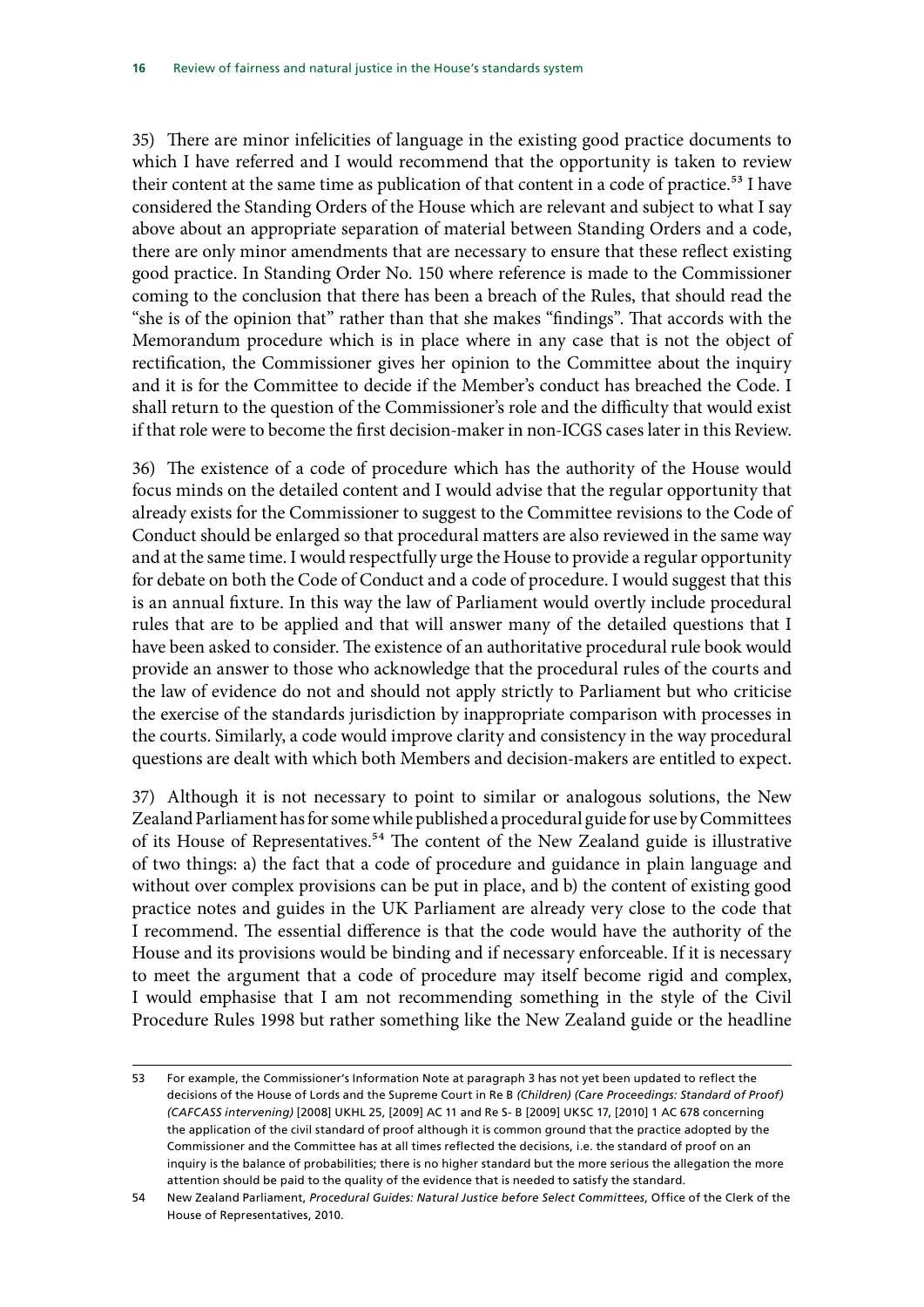procedural rules published by the Tribunals Procedure Committee.<sup>55</sup> These permit some flexibility so that the Committee would be able to make decisions on procedural points that are tailored to the circumstances of the individual case. Similarly, the ICGS Policies and Procedures which are approved by the House and provide a precedent achieve the same result.<sup>56</sup>

#### **Fairness:**

38) The Committee has concluded that it does not propose to move from an inquisitorial procedure to an adversarial one.<sup>57</sup> I agree. The standards jurisdiction of the House is quite different from criminal or civil proceedings in a court but, more importantly, it is a unique jurisdiction in Parliament that has no comparators. The question is: whether it is fair? I have avoided the implication of the question asked of me ('is it compatible with fairness and natural justice') because strictly 'natural justice' is just one theory of foundational principle which is usually associated with morality and/or common values and the utilitarian theory of rules of procedural fairness is another. In order to answer the questions I am asked, I shall pragmatically treat natural justice as the principles that are engaged and procedural fairness as the rules which should be in place.

39) Principles, however expressed, are not intended to be directly applied; they inform rules. This is important in the context of the existing Code of Conduct. The principles described in the Code, which include the Nolan Principles, are not intended to be enforced or to be the subject of an inquiry, but they are the basis for the Rules. I agree with the Committee that the principles are a series of shared values. It is the Rules that are described in terms which are capable of enforcement. The House has carefully separated the two and it is important to understand that a Member is not at risk of being the subject of an inquiry for a failure of leadership, selflessness or objectivity (which, by way of example, are three of the principles that are described). Aside from questions of principle and interpretation, there is another good reason for the distinction. A Member is entitled to know what the standard is that s/he is at risk of breaching and that is what the Rule provides. The Member can take advice upon it including from the Commissioner and it is a principle of fairness that someone must be able to discern the Rule just at it is that they must know the nature of the allegation made against them if there is an alleged breach of a Rule. The existing structure of the Code of Conduct provides that clarity so that it is fair.

40) In that context it is important to note that there is one Rule in the Code of Conduct that is described in general terms. The Rule contained in paragraph 17 is as follows: "Members shall never undertake any action which would cause significant damage to the reputation and integrity of the House of Commons as a whole, or its Members generally." There is no guidance in support of the Rule. The high threshold described in the Rule is indicative that it is intended to be used for a hitherto unparticularised and serious default which cannot be ignored because of its impact or a contumelious (flagrant and aggravated) breach which may include but goes beyond an existing Rule. I would recommend that the guide to the Rules makes this explicit without restricting the use of the Rule which is properly designed to prevent significant damage to the House and its Members. I would also recommend that in the code of procedure it is made clear that because of the unparticularised nature

<sup>55</sup> See, for example, the Tribunals Procedure (Upper Tribunal) Rules 2008.

<sup>56</sup> <https://www.parliament.uk/about/independent-complaints-and-grievance-scheme/>

<sup>57</sup> Committee on Standards, *Review of committee processes: statement by the Committee, preamble*, 29 November 2021.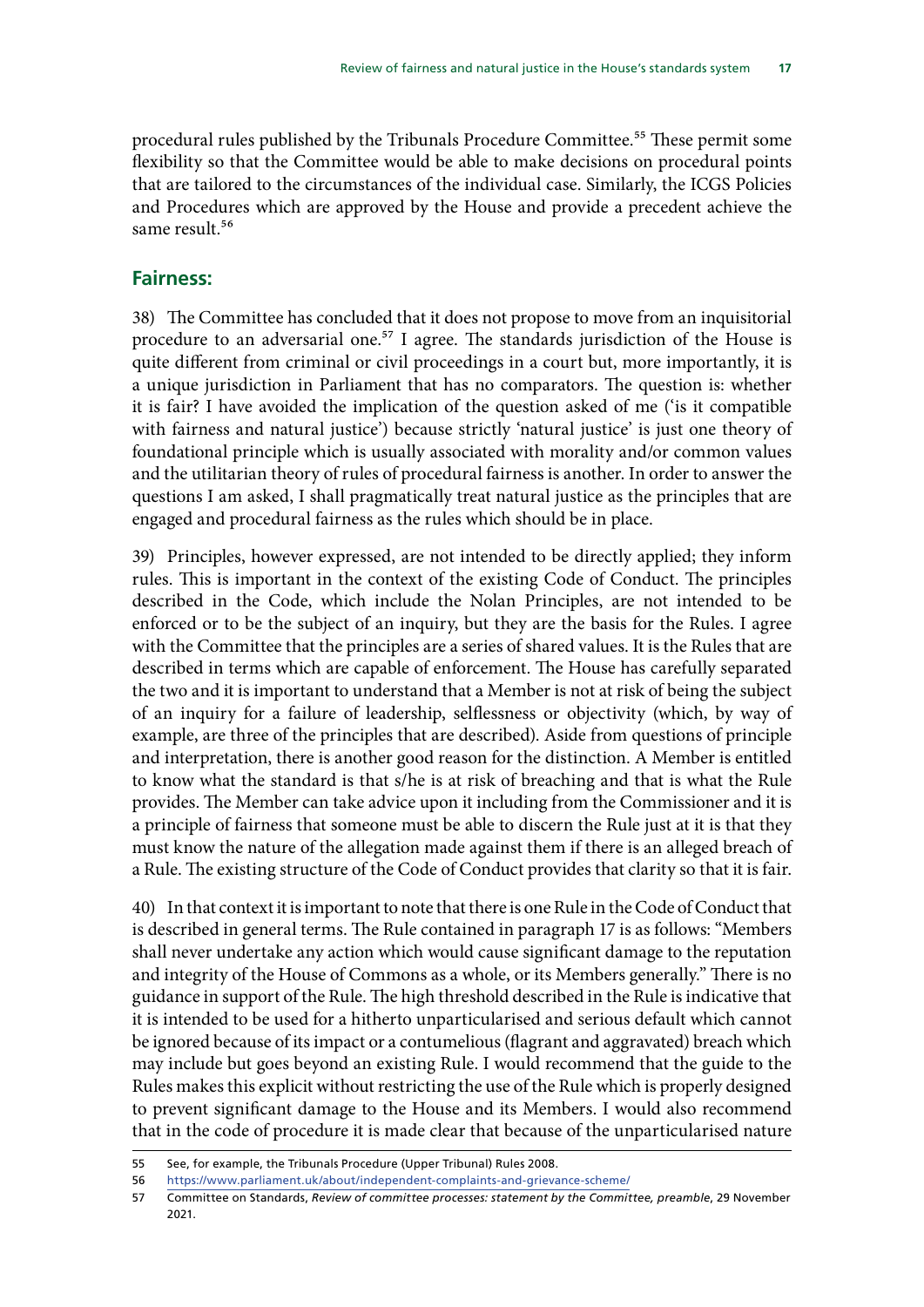of the protection this affords the House, allegations made under this Rule will not be the subject of rectification and will lead to a Resolution by the House if determined to be a breach by the Committee. The Rule is, in its very nature, a serious 'catch all' that would ordinarily lead to the sanction of suspension or expulsion from the House.

41) I have considered paragraph 8 of the Code of Conduct which sets out general principles of conduct, refers to the Nolan Principles and continues: "In carrying out their parliamentary and public duties, Members will be expected to observe the following general principles of conduct, identified by the Committee on Standards in Public Life in its First Report as applying to holders of public office. These principles will be taken into account when considering the investigation and determination of any allegations of breaches of the rules of conduct in Part V of the Code." It is suggested that this wording has caused a problem because of a misapprehension that the principles might become enforceable as a consequence. The principles are clearly relevant to mitigation or aggravation in relation to the question of sanctions. They are not relevant to the proof of a breach of a Rule and hence are not relevant to an investigation save in respect of an alleged breach of the Rule contained in paragraph 17 where of necessity the derivation of the allegation from first principles may be required. I would recommend that the wording of paragraph 8 is altered to make this clear.

42) Turning then to procedure. It is important to understand that an inquisitorial or investigative procedure is not the same as an adversarial procedure which is the commonplace in common law criminal and court-based civil hearings. Furthermore, there is no single model for an inquisitorial procedure.<sup>58</sup> The standards jurisdiction of the House is a modified inquisitorial process. It is investigator-led by the Commissioner but with ultimate control resting with the Committee as the primary decision-maker. In common with all inquisitorial or investigative procedures, the public interest is in determining the truth rather than the more limited adversarial concept of procedural and substantive justice.<sup>59</sup> In other words, the standards jurisdiction is not simply a dispute resolution procedure where the issues to be decided and the evidence to be relied upon are decided by the parties.

43) In an inquisitorial process the State is classically in control of the public interest rather than the parties (conventionally either the decision-maker/judge, a procedural decision-maker/judge or the investigator). In the House of Commons, the officer of the House charged with the investigatory role is the Commissioner.<sup>60</sup> That is a conventional inquisitorial responsibility and in the context of the House's standards jurisdiction where the Committee is the decision-maker, it would be inappropriate for anyone else to have that role as there would then be duplication and room for inconsistency. The Committee is not easily able to assume the role itself without creating a panel of the Committee which would be inherently unrepresentative of the Committee as a whole and for that reason inadvisable. Furthermore, if the Committee were to assume the role it would likely have

<sup>58</sup> Since at least 1935 when the French courts began one of a series of reforms involving the *juge chargé de suivre la procédure* and certainly after 1965 when the more powerful *juge de la mise en état* was given extensive case management powers, the French civil courts pioneered an inquisitorial judicial case management model. That was mirrored in Lord Woolf's reforms in England and Wales and Lord Gill's reforms in Scotland, with the consequence that civil adversarial and inquisitorial models are now much closer together: see *JA Jolowicz, Adversarial and Inquisitorial Models of Civil Procedure*, (2003) 52 ICLQ 281–295.

<sup>59</sup> See, for example *Air Canada v. Secretary of State for Trade* [1983] AC 394 per Lord Edmond-Davies at 441 and in the Court of Appeal per Lord Denning MR at 411.

<sup>60</sup> Standing Order No. 150 (1) et seq.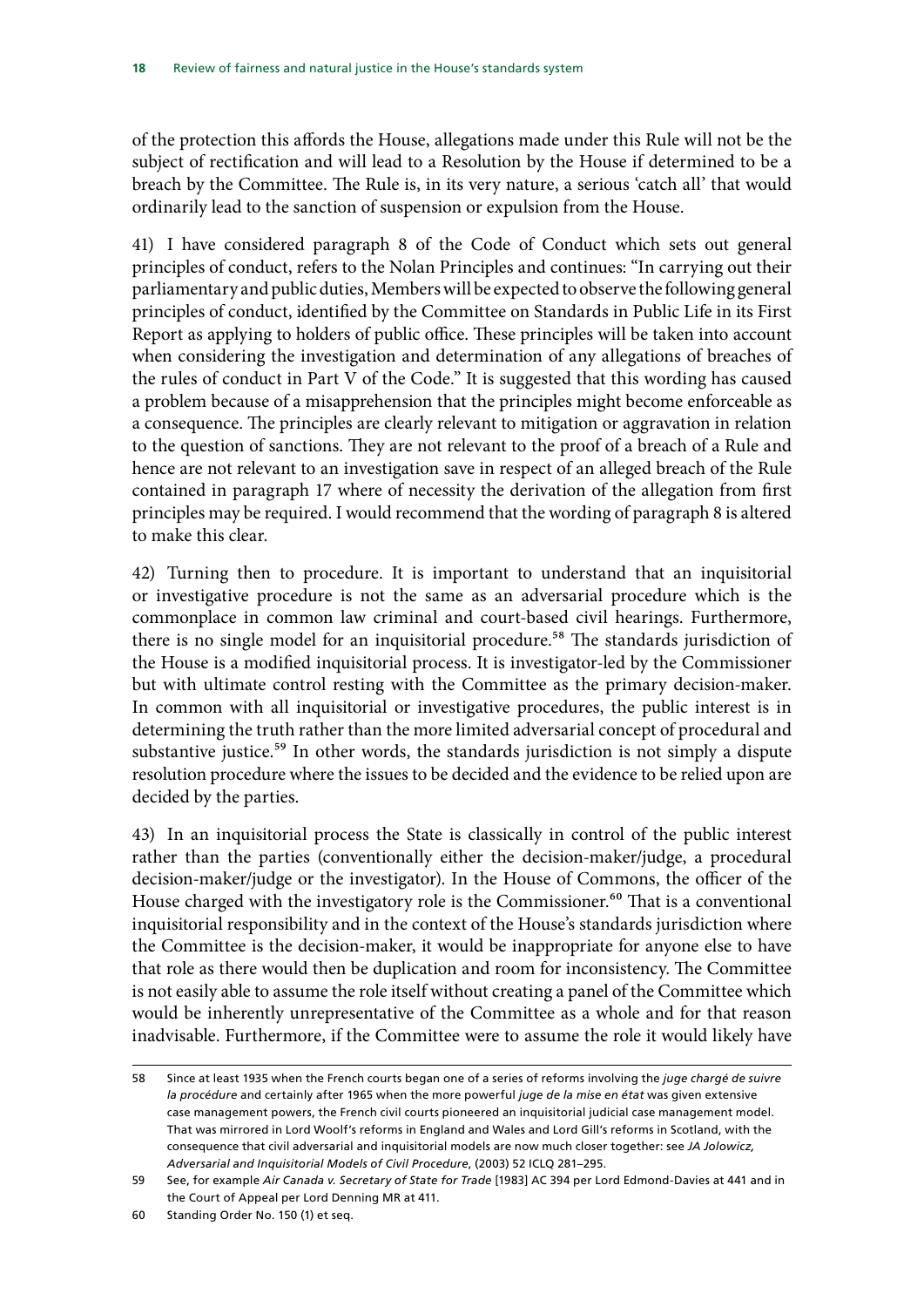to deal with a disproportionate volume of procedural points. In any event, arguments about fairness would be raised about a dual role of investigator and decision-maker if both responsibilities were to be exercised either by the Committee or the Commissioner.

44) In summary, the Commissioner's process is as follows:

- a) She must identify whether a matter engages a Rule which permits her to make an investigation;
- b) She must consider whether the evidence brought to her attention is sufficient to begin an investigation into an alleged breach of the Rules;
- c) She must determine what enquiries are necessary and proportionate to conduct a fair and impartial investigation;
- d) She must come to an opinion on the evidence whether there has been a breach of the Rules;
- e) Where she is of that opinion:
	- i) she may enter into an agreement with the Member which involves the 'rectification procedure' in Standing Order No. 150 (4) which is a form of informal dispute resolution and inform the Committee of that agreement; and
	- ii) she will otherwise set out her opinion in the form of a Memorandum to the Committee. The Memorandum sets out the alleged facts and her reasons together with the evidence upon which the opinion is based.

45) The Commissioner takes no further part in the Committee's deliberations or decision making. She does not orally advocate a position to the Committee or advise them further about the merits of an individual inquiry, the sanctions that they may consider or parliamentary law and procedure. Advice to the Committee on these matters is provided by the dedicated team of Clerks and Speaker's Counsel. The Commissioner will only be involved in further investigations on a matter before the Committee where the Committee refer an inquiry back to the Commissioner with a request for additional evidence or an answer to a question.

- 46) The Committee's process is then as follows:
	- a) The Committee will receive the Memorandum and make any procedural decisions about the further conduct of the inquiry, including the summoning of persons, papers and records, whether to sit in public or in private and whether to restrict the broadcasting of its proceedings;
	- b) The Committee will consider any request by the Member for the attendance of witnesses or for specific questions to be put to witnesses (that is, whether there is to be a form of oral evidence);
	- c) The Committee may order the Member to appear before it and will give the Member the opportunity to be heard;
	- d) The Committee will deliberate in private;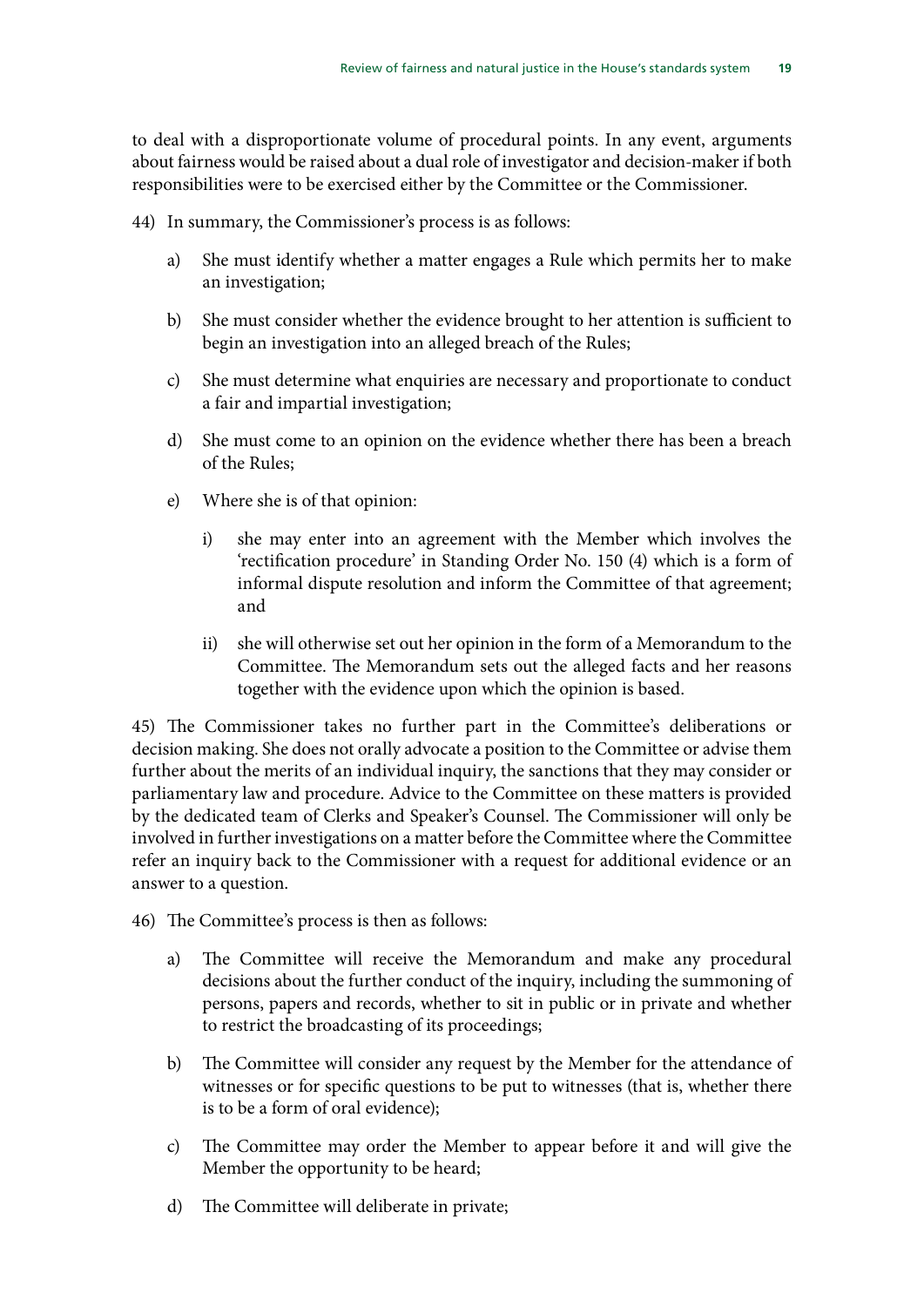- e) The Committee will come to its own decision on whether the member has breached a Rule;
- f) Where the Committee decides there has been a breach, the Committee will recommend to the House whether any further action needs to be taken and if a sanction should be imposed, what that sanction should be.

47) There is a tendency that is apparent in the questions that I am asked and the narrative of the Committee's Fourth Report of Session at paragraphs 228 to 233, to regard the Commissioner as both the investigator and the first decision-maker in non-ICGS standards investigations. Although examples of the joinder of these roles can be found in inquisitorial procedures, it is generally regarded in the common law tradition as inappropriate because questions about impartiality or perceived impartiality may arise. I do not recommend that the Commissioner's role develops in this way. The Commissioner's 'findings' are her opinion, a conclusion that is then referred to the Committee for decision. Paragraph 228 of the Committee's Fourth Report of Session 2021–22 accurately summarises that position. The Committee's decision is the determination on the merits and is accordingly not a substitute for an appeal. In my judgement, it is unhelpful to characterise the Commissioner's findings as a first-instance decision or to treat the Committee's decision as an appeal from the Commissioner in non-ICGS cases.

48) The origin of the description of her role as including findings may arise out of the circumstance that in the majority of cases there is no dispute with the Member about the facts (the findings) that may give rise to an allegation of breach of a Rule. For the avoidance of doubt, I would regard rectification as a dispute resolution procedure not a first-instance decision with the consequence that the existence of rectification is not determinative of what the Commissioner is doing and in any event is an example of good practice. If a practice has developed of regarding the Commissioner's Memorandum as a first-instance decision then I recommend that it is made clear in a code of procedure that is not the case as that would arguably offend one of the principles to which I will now come. The Commissioner should not be both the investigator and a decision-maker. I note that in the ICGS scheme protection is afforded to the Commissioner as the first-instance decisionmaker by the existence of independent investigators who provide her with an independent analysis of the evidence and recommendations on whether to uphold the complaint.

49) There are, among others, two fundamental principles by which a process will be judged to be fair. The first is the principle of contradiction and the second is the principle that no person may be a judge in their own cause. Provided that the procedures put in place are reflective of these principles then, all other things being equal, an inquisitorial process is likely to be adjudged to be fair and compliant with Article 6 ECHR.

50) The principle about contradiction is concerned with whether and how a person is to be heard. There are also important ancillary questions concerning procedural fairness which include the disclosure of materials to the person who is being investigated and onward disclosure of materials to the decision-maker, the opportunity to answer or comment upon relevant evidence and to understand the context and the opportunity to contradict by asking questions. The evidential concept of relevance is accordingly engaged.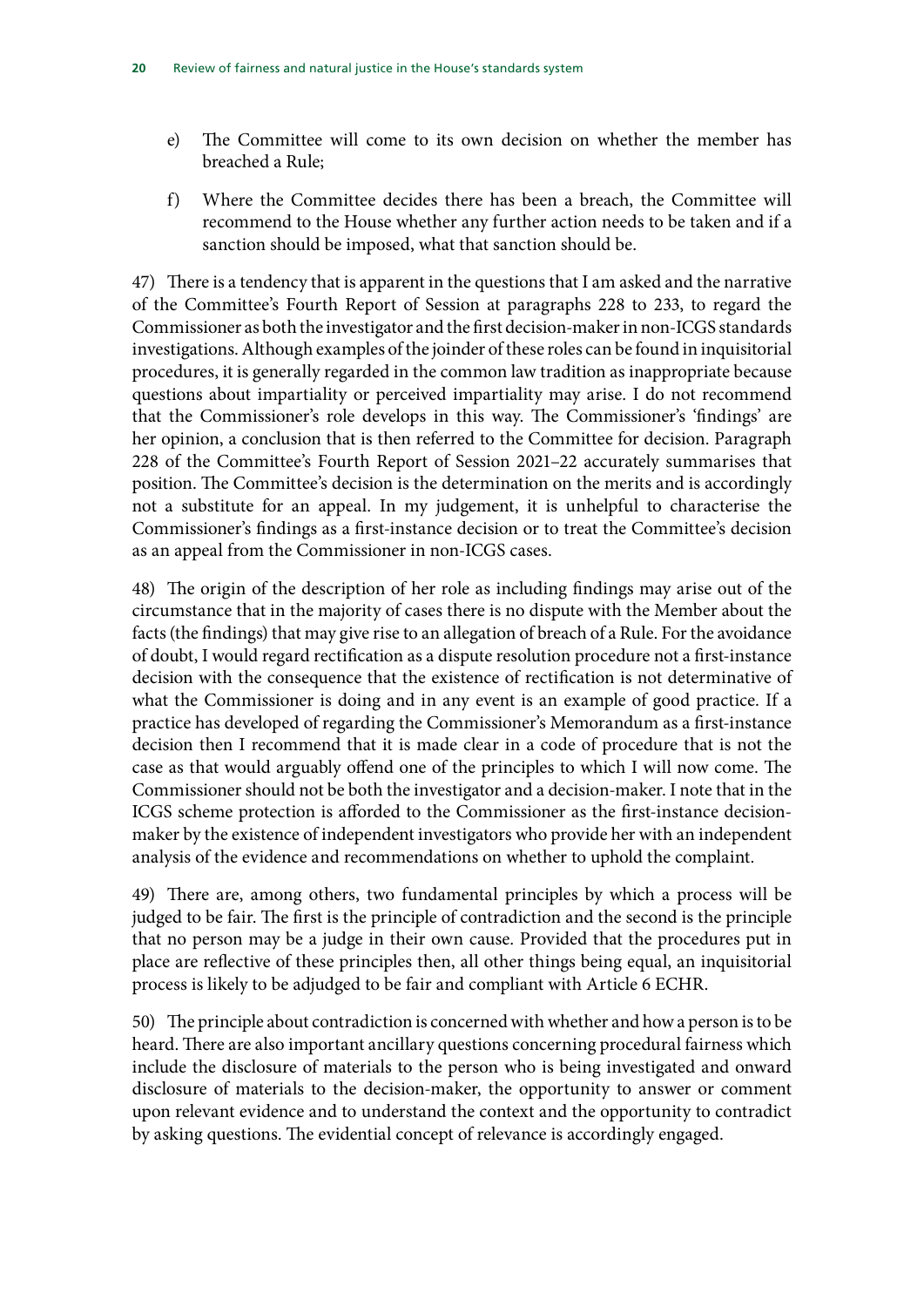51) I begin with Lord Reed's description in Osborn v. Parole Board<sup>61</sup> that fairness requires a procedure that gives practical expression to the "respect due to persons whose rights are significantly affected by decisions taken in the exercise of administrative or judicial functions". There is also an established analysis that public acceptance is a relevant factor in that.62 The principle is not just that the dignity of the individual is the foundation of the content of the rules but that the manner in which dignity is respected is important.<sup>63</sup> In Osborn the need for an oral procedure was acknowledged where credibility and reliability or an assessment of the risk that the person presents are in issue and the sanction/effect might be serious. An individual should have the opportunity to put his or her case in such a way that, before any assessment of credibility or reliability is undertaken, their case is treated as being put in good faith. Osborn is also of note for Lord Reed's admonition about over reliance on ECtHR case law when domestic law on procedural fairness is so well developed.

52) The two Joint Committees on Parliamentary Privilege made recommendations about procedural fairness.64 Since then, the nature and extent of an administrative tribunal's case management and inquisitorial responsibilities have developed<sup>65</sup> and the standards jurisdiction of the House has been acknowledged to be overtly inquisitorial. I would summarise modern inquisitorial good practice in the context of the standards jurisdiction as follows:

- a) A prompt and clear statement at the beginning of the investigation of the precise allegations against the Member (that is, the Rules that it is alleged have been breached);
- b) Disclosure of all evidence that is provided to the Commissioner (divided into used and unused material);
- c) The opportunity to take legal advice and have legal assistance (as distinct from legal representation) throughout the process;
- d) The opportunity to comment on the evidence that is relevant and to identify other relevant evidence or witnesses;
- e) The opportunity to comment on the draft Memorandum before it is submitted to the Committee;
- f) The opportunity to be heard in person by the Committee;
- g) The opportunity to suggest questions that may be asked of other witnesses (orally or on paper), in particular in the circumstance where facts are not agreed and credibility and/or reliability may be in issue;

<sup>61</sup> [2013] UKSC 61, [2013] 3 WLR 1020 at [68].

<sup>62</sup> See, for example Amartya Sen, *The Idea of Justice*, (2009) 12–14.

<sup>63</sup> Although it is not a matter for this Review, I note the coincidence between procedural respect and the proposal to add a provision or principle to the Nolan Principles so that holders of public office should "treat others with respect".

<sup>64</sup> At paragraph 281 of the 1999 Joint Committee Report and, for example, at paragraph 85 of the 2013 Joint Committee Report.

<sup>65</sup> The investigative jurisdictions of the Tribunals in the United Kingdom are instructive. They occurred as a consequence of the fundamental reforms that occurred following the enactment of the Tribunals and Courts Enforcement Act 2007 and the Rules promulgated by the Tribunals Procedure Committee.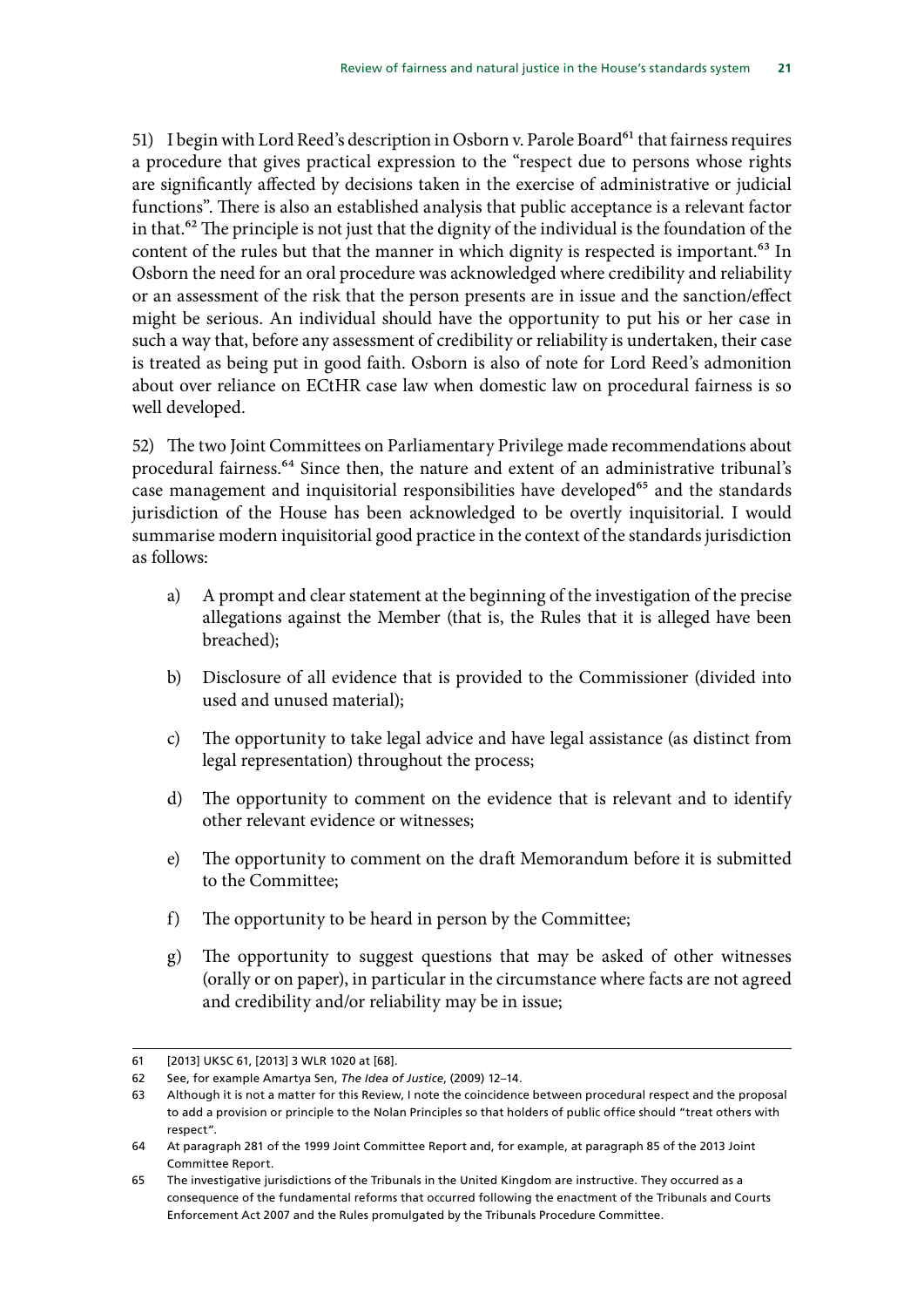h) The opportunity to attend all meetings of the Committee at which evidence is given and to receive transcripts of evidence.

53) I have taken careful note of the way in which the Commissioner and the Committee undertake their roles. I have seen examples of the decisions and procedures which have been published. It is in the nature of procedural decisions that they involve value judgements based on factual circumstances and representations made in individual cases at the time they are made which is why they should be challenged immediately if an issue arises. Perceptions of events change even among decision-makers. For the avoidance of doubt, I advise that nothing I recommend for the future should be retrospectively applied to cases that are concluded. Each of the elements of good practice I have described can be found in the practices adopted by the Commissioner and the Committee. What is needed is for that good practice to be clearly set out and explained. I shall endeavour to do that with some limited recommendations in what follows.

- 54) Taking each element of practice in turn:
	- a) The Commissioner sends the complaint or request for an investigation to the Member as soon as it is decided that it is admissible i.e. when it is capable of amounting to a breach of a Rule and is supported by sufficient evidence to warrant an investigation. The evidence submitted in support is also disclosed. The complainant is also requested to send a copy of a complaint to a Member as a matter of courtesy. If it not already regarded as such, that should be a requirement.
	- b) The Commissioner routinely discloses all evidence that she receives during her investigation to the Member. That includes 'unused material'.
	- c) A Member may use legal advisors of his/her choice to advise upon any aspect of the investigation. The legal advisor may attend with the Member at any meeting with the Commissioner or the Committee. Legal advisors do not have the right to make oral representations, to answer questions on behalf of the Member or to ask questions of witnesses. Legal advisors may suggest questions that the Member can request the Commissioner or the Committee to ask of a witness. It is for the Commissioner and the Committee to decide whether a question is asked. That is inherent in the nature of the inquisitorial process that the House has developed and is good practice in an inquisition.
	- d) The Commissioner asks the Member for comment upon the evidence that is provided to her and to identify witnesses who may provide relevant evidence. The member is given the opportunity during the investigation to give evidence in writing and to provide such records or documents as may be relevant.
	- e) If the Commissioner is unable to obtain evidence from the Member or a witness or disclosure of the records or documents that appear to be relevant, she may ask the Committee to exercise its power to require the same. The use of that procedure should be made more explicit.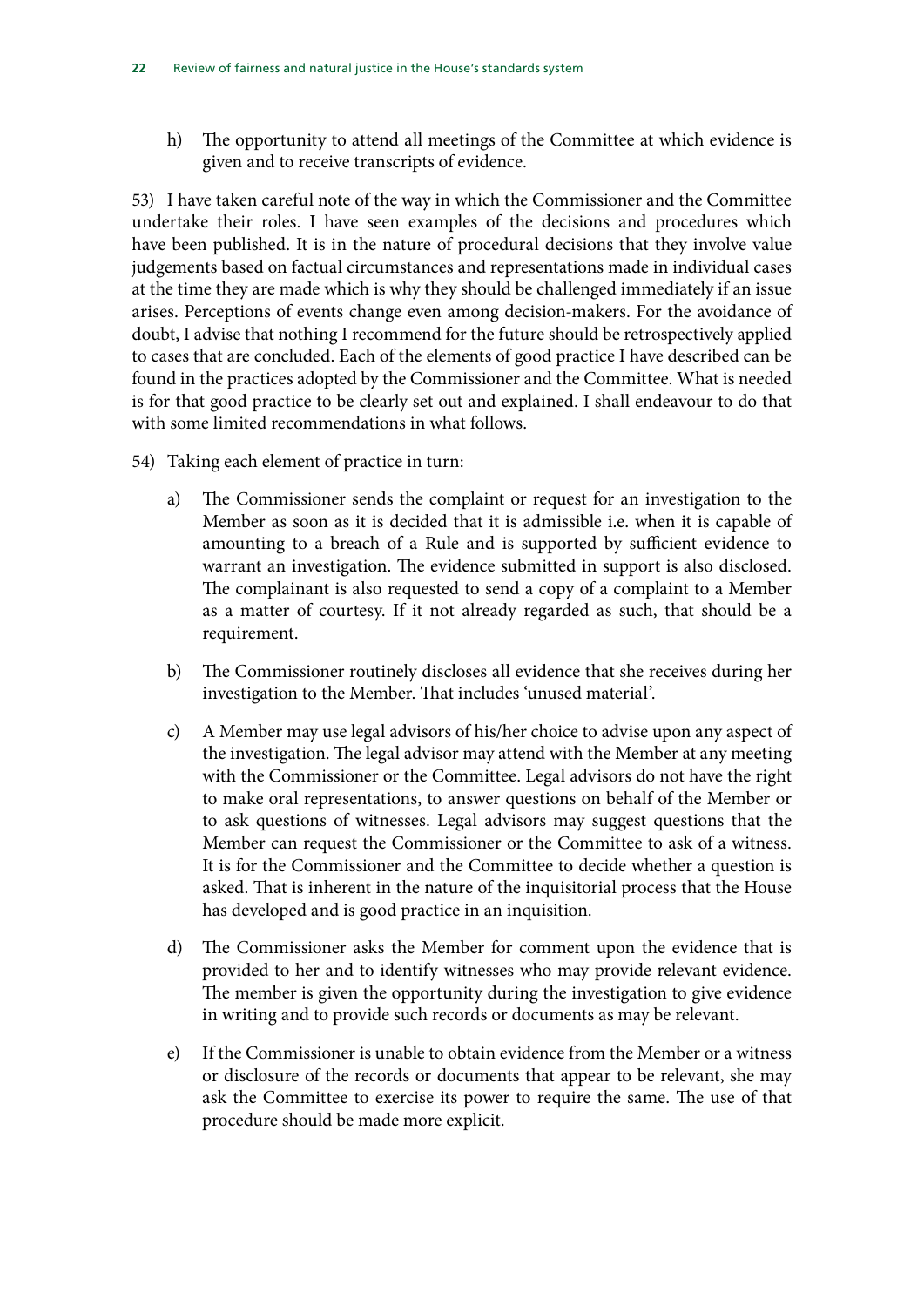- f) The Commissioner provides the Member with a number of opportunities to read the draft Memorandum before it is presented to the Committee and to suggest alterations to it. The final decision on the content of the Memorandum is for the Commissioner.
- g) There is a provision for the Commissioner to make an oral statement to the Committee when the Memorandum is presented. Given that all of the Commissioner's conclusions about questions of fact and alleged breach of the Rules have to be contained in the Memorandum, this provision is redundant. Equally, the Commissioner does not advise upon procedural questions that may arise once the Committee is seized of the inquiry and does not advise upon sanction if breach is proved. The Commissioner agrees that this provision is unnecessary and should be removed.
- h) If the Committee decides it is necessary to consider further evidence, either on the application of the Member or of the Committee's own motion, the Committee has power to refer the inquiry back to the Commissioner with a request to obtain that evidence. I recommend that this is made clear in the code of procedure and that a process of remittal to the Commissioner is followed whenever the Committee accepts that further evidence is necessary unless the urgency of the requirement to take further evidence necessitates oral evidence before the Committee. That provides an assurance that consistent standards are applied to the gathering of all evidence that is the consequence of the investigation into each case. It is important to acknowledge that the Commissioner's operational independence is real. She may decline to accept a request about evidence that is not relevant and the resolution of that question is an urgent appeal to the independent body which I deal with below.
- i) The Member is always given the opportunity to make an oral statement to the Committee or to adduce further written evidence in response to the Memorandum. The Committee has power to require a Member to attend but there may be good reasons why a Member may not wish to add anything orally to their written materials and the Member is not required to do so. The Committee is astute to ensure that the Member's case is treated as being in good faith and no adverse inferences are drawn from the member choosing not to give oral evidence.
- j) In the overwhelming majority of cases, the facts described by the Commissioner in the Memorandum are not in dispute or can be agreed. In the relatively rare case where facts are not agreed and the factual circumstances are key to the allegation of breach, oral evidence may be necessary to test credibility and reliability through questions to the Member and a witness. Where oral evidence is taken by the Committee, questions of the Member and any other witness should be those decided by the Committee and only with the Committee's permission. Cross examination in the conventional adversarial sense is not a feature of an inquisitorial inquiry. Although this form of oral procedure is already used by the Committee, the limited requirement for it should be made clear in a code of procedure.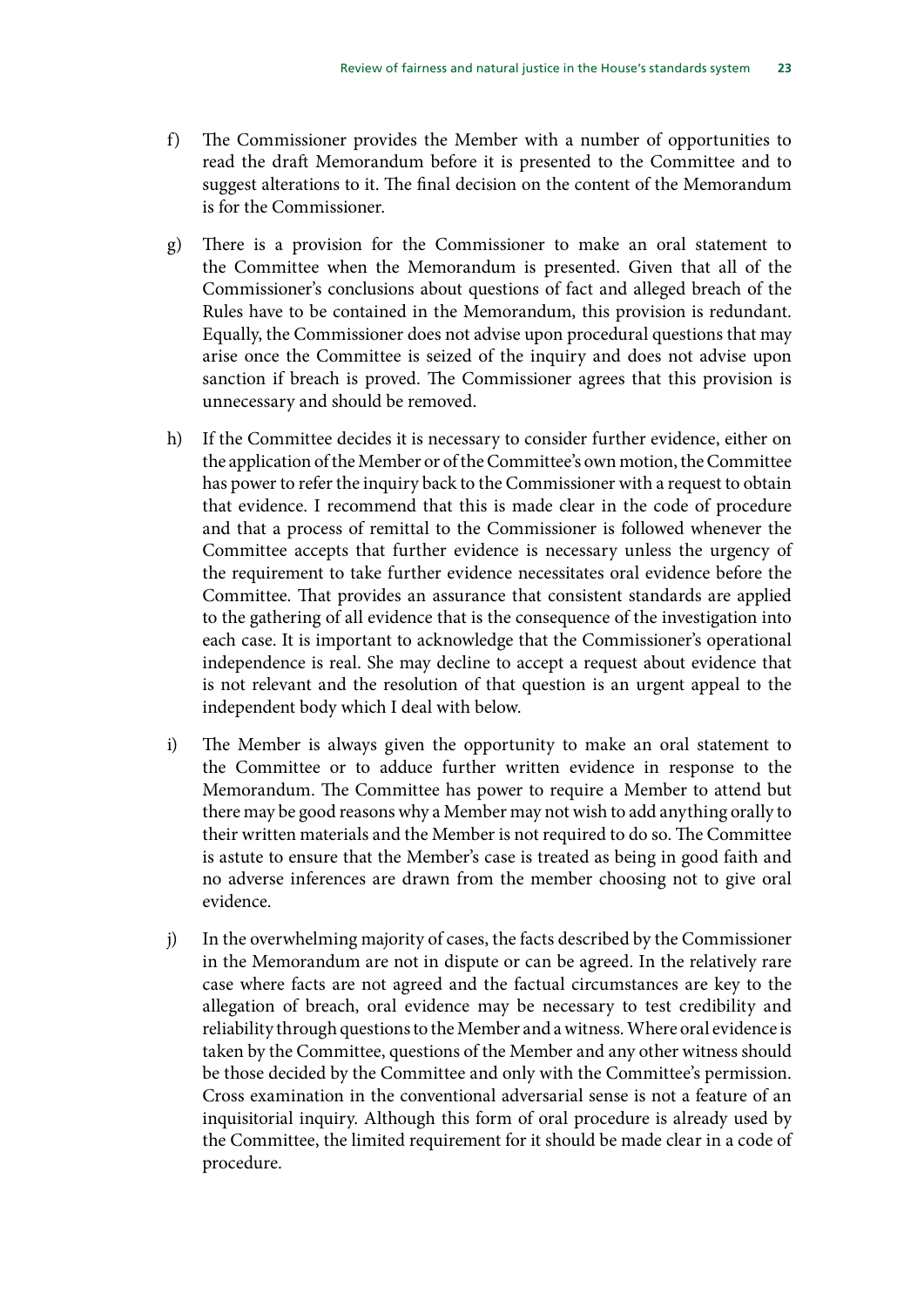k) The Member is able to attend all evidence sessions whether in private or in public and to have a transcript of the same. Neither the Member nor the Commissioner should be present or take part in the deliberations of the Committee which are private.

55) A well managed inquisition starts with the identification of the breach which is alleged and the facts which it is said support that breach. There then follows an identification of the matters in dispute. This applies to both the Commissioner's investigation and the Committee's subsequent proceedings. I am not suggesting that there should be a procedure in which the Commissioner's investigation can be challenged before it results in the Memorandum being presented to the Committee. The Commissioner is operationally independent of the Committee and the House and any challenge should be to the Committee when the Memorandum has been presented.

56) The question of the relevance of proposed evidence and witnesses has been raised in the Committee's terms of reference. This is a topic for a text book.<sup>66</sup> To take just one of many summary definitions, "the evidence that is relevant in a proceeding is evidence that, if it were accepted, could rationally affect (directly or indirectly) the assessment of the probability of the existence of a fact in issue in the proceeding".67 In addition, what is sometimes referred to as narrative relevance is the admission of evidence to fill gaps which might otherwise exist in the story that a witness is presenting.<sup>68</sup> I do not propose to advise further on relevance save to say that it will be a question of judgement for the Commissioner in each case arising out of the factual dispute and the Rule that it is alleged has been breached. Likewise, if the Committee are asked to decide whether additional evidence is necessary, the same judgement will be required. The Commissioner and the Committee may need to ask for legal advice on the question of relevance in a more complex case.

57) In more complex cases it has become a commonplace for the Committee to have an 'initial case discussion' after receipt of the Memorandum to set the procedural ground rules for the subsequent meetings. That is good practice. These discussions are deliberations and should be private i.e. without the Commissioner or the Member concerned. Where initial case discussions have taken place the Clerks to the Committee have performed an essential neutral role by canvassing in advance with the Member and his/her legal representative out of Committee and in written correspondence the procedural questions that might arise. I recommend that this is always committed to writing but that this practice continues as an effective means of preparation for the case management of the Committee's meetings.

58) In order to allow the Committee to undertake initial case discussions, the Member should be asked by the Clerks to the Committee to make clear whether in addition to any additional written evidence the member may wish to give, s/he intends to ask permission to rely on other witnesses whose materials are not contained in the Memorandum. It is at this discussion that a decision should be made by the Committee whether oral evidence involving the Member and other witnesses should take place because issues of credibility and reliability arise i.e. there is a factual dispute that is of significance to the

<sup>66</sup> An example of a helpful narrative can be found at *Phipson on Evidence*, 20th Ed, (Sweet & Maxwell 2021) at chapter 7.

<sup>67</sup> See for example section 55(1) of the Evidence Act 1995 in Australia.

<sup>68</sup> *Rogers v. Hoyle* [2013] EWHC 1409 (QB) per Leggatt J and [2014] EWCA Civ 257, [2015] QB 265 in the Court of Appeal of England and Wales. See also *Phipson supra* at [217].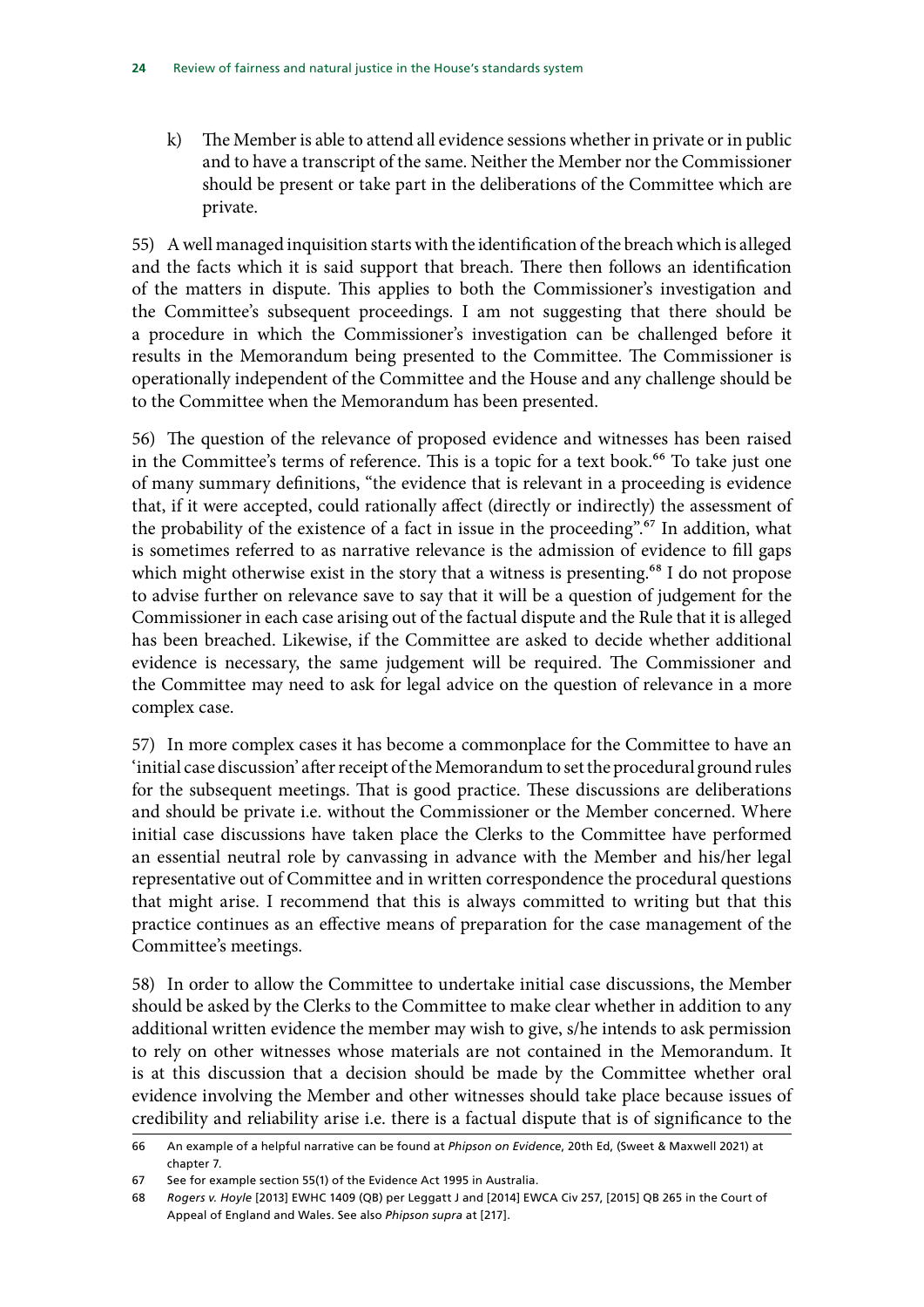decision whether there has been a breach and/or of significance to the sanction that might be recommended. Initial case discussions lead to procedural decisions that allow the Member and witnesses to prepare their cases and give the Committee the opportunity to plan their meetings. This helps expedite decision-making which is inherent in procedural good practice.

59) The second headline principle of fairness is that 'no-one should be a judge in his own cause'. The perception of fairness, impartiality and freedom from apparent bias can be as important as ensuring that actual bias does not vitiate an otherwise fair procedure. Modern good practice is informed by In Re Pinochet<sup>69</sup> where the House of Lords decided that Lord Hoffman's connection to a party to the case was of such a character, duration and proximity that it amounted to a sufficient interest to disqualify him from being a decision-maker despite him having no financial or pecuniary interest. The principle was explained in these terms by Lord Browne-Wilkinson who gave the lead opinion:

> "The fundamental principle is that a man may not be a judge in his own cause. This principle, as developed by the courts, has two very similar but not identical implications. First it may be applied literally: if a judge is in fact a party to the litigation or has a financial or proprietary interest in its outcome then he is indeed sitting as a judge in his own cause. In that case, the mere fact that he is a party to the action or has a financial or proprietary interest in its outcome is sufficient to cause his automatic disqualification. The second application of the principle is where a judge is not a party to the suit and does not have a financial interest in its outcome, but in some other way his conduct or behaviour may give rise to a suspicion that he is not impartial, for example because of his friendship with a party. This second type of case is not strictly speaking an application of the principle that a man must not be a judge in his own cause, since the judge will not normally be himself benefitting, but providing a benefit for another by failing to be impartial."

60) In the context of the standards jurisdiction in the House of Commons, that translates into the investigator having a discrete function from the decision-maker. Or to put it another way, the investigator does not join in the deliberations of the decision-maker so that the impartiality of the decision-maker is perceived as well as real. The practice of the Committee is not to engage with the Commissioner when they are deliberating, either in advance of a Committee meeting that is considering an individual inquiry, when, for example, procedural issues may need to be decided or after evidence has been considered and representations heard.

61) In order for existing good practice to be understood by Members and the public alike, I recommend that the Commissioner withdraw from any meetings of the Committee when the Member is not present so that no inadvertent impression of irregularity or unfairness is given. The perception then accords with the reality. The Commissioner agrees. That will have the effect that the Commissioner will not be as directly aware of issues that arise in Committee that might affect recommendations she might make in due course about the Code of Conduct or a code of procedure.<sup>70</sup> That is regrettable and I do not in any way suggest that the Commissioner's important role in advising the Committee generally on

<sup>69</sup> [1999] UKHL 52.

<sup>70</sup> In accordance with Standing Order No. 150 (2)(d).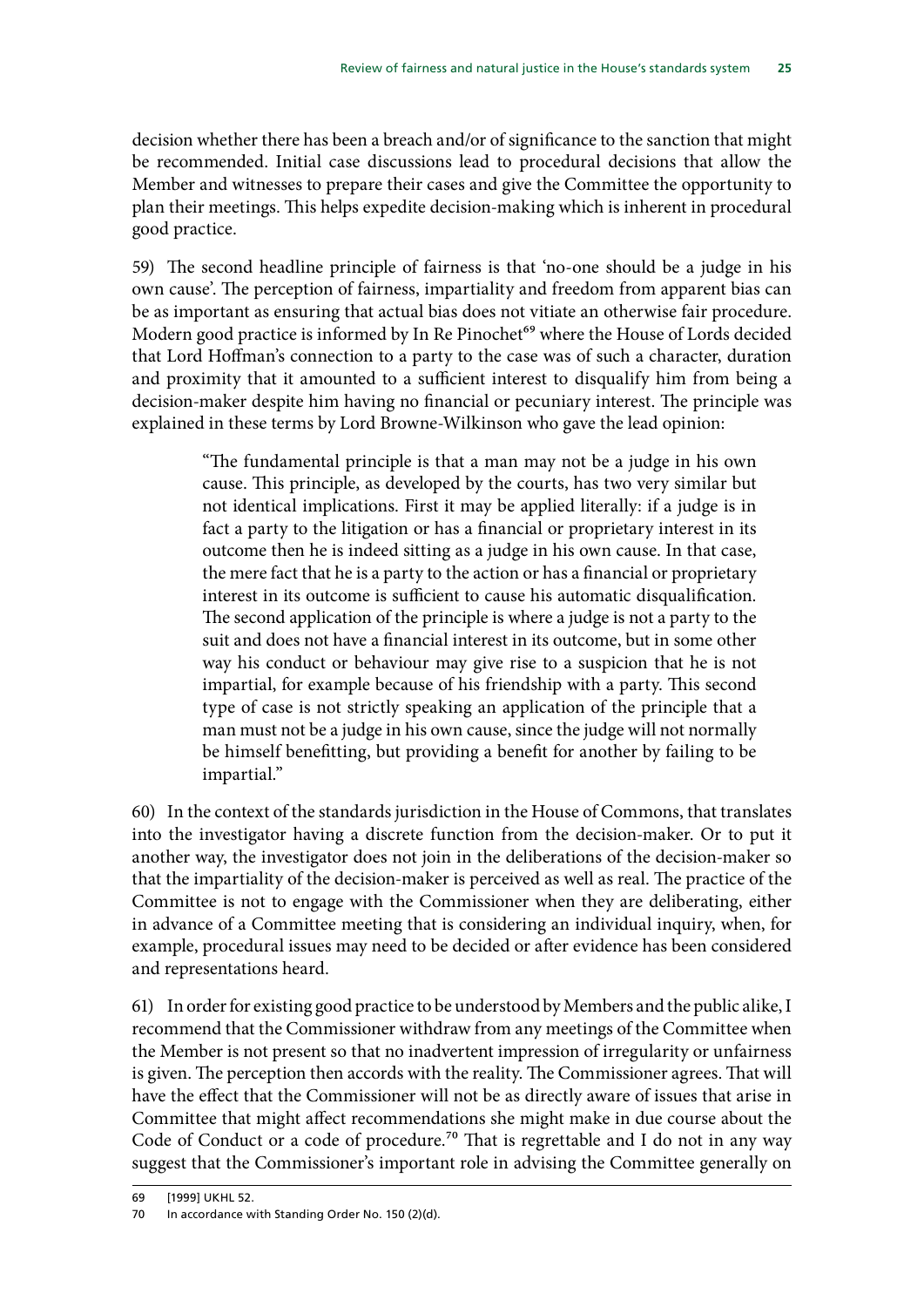these matters should be inhibited but however unreasonable the perception of partiality may be, its effect is out of all proportion to the benefit to be obtained from the existing practice and I recommend that the practice is changed.

62) I emphasise that my recommendation is not the same as a request to the Commissioner to 'recuse herself' from the Committee's deliberations. That request is based on the erroneous misapprehension that the Commissioner takes part in the deliberations of the Committee. She does not. Her presence was to facilitate her general advisory functions to the Committee not to take part in the decision in relation to the individual case.

63) Although my recommendation on the division of functions is pragmatic, there are precedents in the courts. An extreme example of a lack of perceived impartiality or apparent bias can be found in *Roebuck v National Union of Mineworkers (Yorkshire Area) (No 2), O'Brien v. Same (No 2)*71 In that case Mr Arthur Scargill as president of the NUM Yorkshire Area was a party to defamation proceedings in the High Court brought by members of his union. He subsequently was "the complainant, the pleader, the prosecutor, the advocate and the chairman in the union proceedings, which followed". The court held that the appearance of bias was inevitable. The court's reasoning was broad:

> "It is not in accordance with the principles of natural justice to have as president of the tribunal a person who has promoted the charge and supports it as a prosecutor..."<sup>72</sup>

64) Although this relates to adversarial process, the same principles have been applied in employment law. For example, ACAS in its 'Code of Practice on disciplinary and grievance procedures' describes good practice in the following terms: "In misconduct cases, where practicable, different people should carry out the investigation and disciplinary hearing." The Code does not apply to the regulation of standards of conduct by the House but it is illustrative of the way in which fairness is applied in the employment law context and Employment Tribunals will take the code into account when considering cases that are before them.73

65) In the ECtHR a similar principle is repeatedly rehearsed. For example, in *McGonnell v. United Kingdom*74 the Strasbourg court dealing with the independence and impartiality of the Bailiff of Guernsey, who was president of the legislature and the court and head of the administration in the Bailiwick, held that there had been a violation of Article 6 ECHR because the appearance of independence and the objective impartiality of the offices held could be called into doubt.75

66) It is for these reasons that the Commissioner should not be regarded as both the investigator and the initial decision-maker.

<sup>71</sup> [1978] Ch 676 per Templeman J.

<sup>72</sup> The reasoning was taken from and relied upon *Australian Workers' Union (No 2)* (1948) 77 C.L.R. 601 per Dixon J. at 631.

<sup>73</sup> The Code of Practice on disciplinary and grievance procedures is issued under section 199 of the Trade Union and Labour Relations (Consolidation) Act 1992 and was laid before both Houses on 16 January 2015. It came into effect by order of the Secretary of State on 11 March 2015.

<sup>74</sup> (Application 28488/95) (2000), ECtHR.

<sup>75</sup> The court relied upon *Findlay v. United Kingdom*, (Application 22107/93) (1997) 24 EHRR 221 at [73], ECtHR.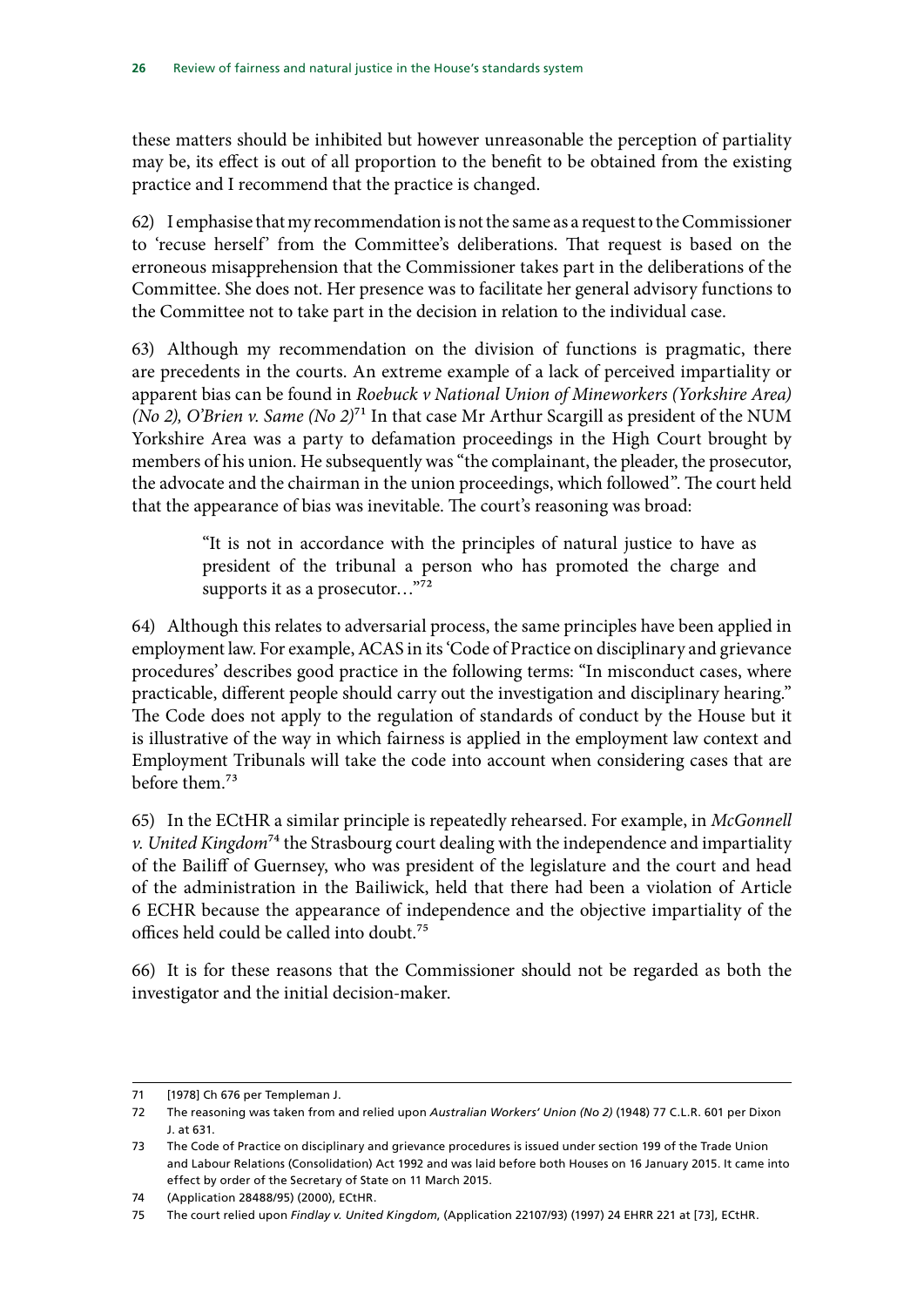67) A separate question arises about whether the Select Committee practice in relation to attendance and deliberations of members should be varied for the Committee on Standards. The simple point is this: both parliamentary and lay members may be unavoidably detained, for example on urgent constituency business or in the proceedings of another committee or in the case of lay members because of their unavoidable personal and professional commitments. When this occurs, the member may miss hearing the evidence that is being considered or a part of the deliberations of the Committee. I am of the firm view that when this happens, the member concerned should take no further part in the meetings or deliberations of the Committee relating to the individual inquiry. It cannot be a fair procedure to have a changing constitution of decision-makers in an individual case.

### **Appeals:**

68) It follows that if the Committee's determination is the first-instance decision, then there is no appeal process. There is no need for an appeal in relation to the facts unless there is new evidence that could not reasonably have been provided to the Commissioner or the Committee and which would have a real prospect of affecting the outcome. A Member will have had at least two opportunities to challenge facts with the Commissioner and a further opportunity before the Committee. I agree that a right of appeal on similar limited grounds to those that exist in ICGS cases to the Independent Expert Panel would be good practice.76 I recommend that the Independent Expert Panel be used to determine appeals from the Committee. The grounds of appeal would be: a) The investigation was materially flawed in a way that affected the decision of the Committee; b) The process followed by the Committee was procedurally flawed; c) The decision of the Committee on sanction was unreasonable or disproportionate; d) Credible fresh evidence has become available, which could not reasonably have been presented before the Committee made its decision, and which, if accepted, has a real prospect of affecting the outcome; and/or e) Exceptionally, there is another compelling reason that an appeal should be heard or allowed.

69) Decision-makers in courts are well aware of the need for procedural appeals to resolve matters that would otherwise taint the subsequent decision on the merits. I recommend that consideration be given to an urgent procedural appeal being heard by the independent body where a serious issue has arisen, for example the relevance of a volume of evidence that has not yet been considered by the Committee or where the Commissioner decides that the proposed additional evidence that the Committee requests her to consider investigating is irrelevant. The resolution of issues such as this before the Committee considers all of the relevant evidence in an inquiry would be on benefit to everyone involved.

70) Because appeals would be about matters of procedure and proportionality and not about standards of parliamentary conduct, it is appropriate for them to be determined outside the Committee and by a panel with legal expertise rather than by a tribunal of

<sup>76</sup> An ICGS appeal from a Commissioner's decision can be brought under one or more of the following grounds: a) The investigation was materially flawed in a way that affected the decision of the Commissioner; b) The process followed by the Commissioner was procedurally flawed or her decision was unreasonable; c) The decision of the Commissioner on sanction was unreasonable or disproportionate; d) Credible fresh evidence has become available, which could not reasonably have been presented before the Commissioner made her decision, and which, if accepted, has a real prospect of affecting the outcome; and/or e) Exceptionally, there is another compelling reason that an appeal should be heard or allowed.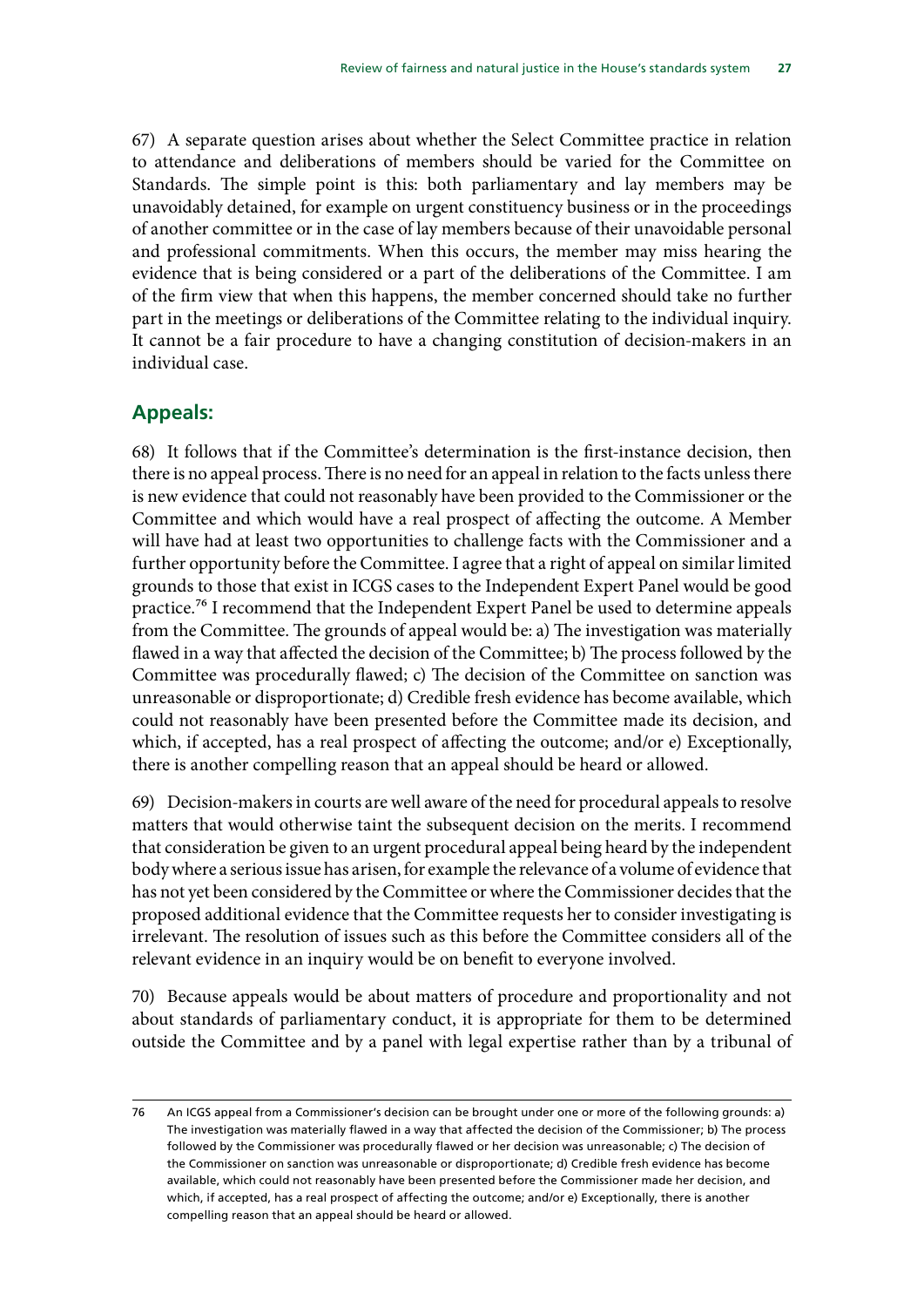mixed parliamentarians and lay members. I do not recommend that appeals extend to the interpretation of whether a Rule has been breached – that is a matter of judgment for the Committee on the facts of an individual inquiry.

71) If there is to be a right of appeal then experience suggests that the quality and integrity of that process will be significantly affected by advance notice of the reasons. That is normally provided for by grounds of appeal in writing setting out the evidence that was not available, why it was not available and why it will make a difference to the outcome and/or particulars of the error that is alleged. In the case of a sanctions appeal, the grounds should include the suggested sanction that should have been imposed together with reasons why that is the preferable/proportionate outcome by reference to the mitigating and aggravating circumstances and the facts as agreed or determined by the Committee. There should be a time limit for appeals and the IEP or independent body should have the power to be able to reject an appeal because the grounds do not disclose an admissible error or sufficient new evidence that could not reasonably have been provided earlier.

72) I respectfully agree with the Committee in its Fourth Report of Session at paragraphs 235 to 241 that whether the IEP or a similar independent body undertakes appeals, the implication is that when a division occurs on the report from the independent body to the House it is taken without amendment or debate. I am also of the opinion that when a division occurs on the Committee's Report to the House on an individual inquiry that should be taken without amendment or debate.

73) Finally, the existing investigatory panel procedure in Standing Order No. 150 (6) to (11) has not been used, should be regarded as redundant and should be removed from the Standing Order.

### **Annex: Responses to questions arising out of the terms of reference**

i. Should the Parliamentary Commissioner for Standards be (as at present) both the investigator and the decision-maker on whether there has been a breach of the Code; if so, whether the investigatory and decision-making roles within the Commissioner's office should be separated; if not, what new system should be introduced?

*No. The roles should be separate and I have dealt with the detail of the roles in the Review.*

ii. If the Parliamentary Commissioner for Standards remains both the investigator and the decision-maker:

(1) under what conditions should the Commissioner interview witnesses in person during an inquiry? Specifically, is there an obligation to interview all witnesses, whether they appear on paper to be relevant to the issues or not?

*This remains relevant whether or not the Commissioner has a dual role. The Commissioner should be able to interview witnesses in person and also to*  request a witness to answer questions in writing. If the witness declines, then *the Commissioner asks the Committee to exercise its powers to compel the witness*.

*There is no obligation to interview all witnesses. The Commissioner will make a judgement on the relevance of proposed evidence and that is a matter for*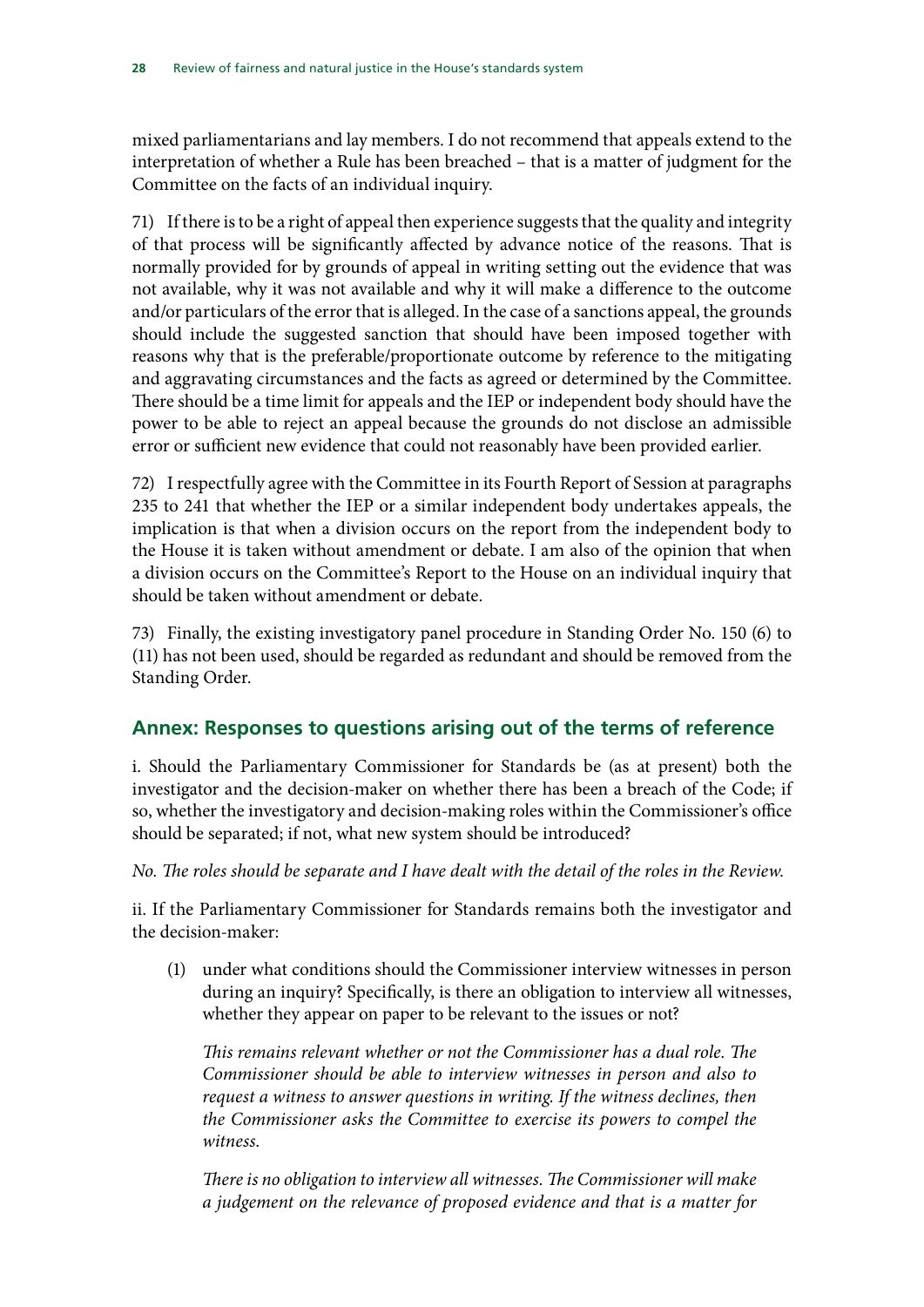*her. She has operational independence from the House and the Committee. If a member is of the opinion that a witness should have been interviewed and the Commissioner has disagreed, then the Member has the right to ask the Clerks to the Committee to inform the Committee. That is best done when the Memorandum is presented and the Member is consulted about procedural points by the Clerks but in any event the Member has the right to address the Committee when making an oral statement.*

(2) under what (if any) conditions should the Committee interview witnesses in person during an inquiry by the Commissioner? What about in considering the Commissioner's memorandum? Specifically, is there an obligation to interview all witnesses, whether they appear on paper to be relevant to the issues or not?

*If the Committee decide that further evidence is required they should remit the matter to be dealt with by the Commissioner. The Committee may ask for specific questions to be answered or for a witness to be interviewed who has not previously been involved. Only if there is a time imperative or other exceptional circumstance should the Committee become directly involved in taking evidence as part of the investigation.*

iii. If the Parliamentary Commissioner for Standards remains the investigator, the decision-maker and presenter of a case, should the Commissioner also be present and answer questions, in her separate advisory role to the Committee, when the Committee deliberates on individual cases, notably after the Commissioner has provided a memorandum? Should the Member under investigation have an equivalent right to attend the Committee's deliberative meetings and answer questions?

*I recommend that the Commissioner does not remain during deliberations of the Committee. The Commissioner is not a witness and should only be asked to answer questions about her investigations or the facts where the Committee has made a decision that the information required is necessary. That could be provided by the Commissioner in writing as a supplement to the Memorandum.*

iv. If the Parliamentary Commissioner for Standards did not remain both the investigator and the decision-maker, but was to investigate and then report to the Committee, so that the latter became the decision maker, under what (if any) conditions should the Committee interview witnesses in person during an inquiry by the Commissioner? What about in considering the Commissioner's memorandum? Specifically, is there an obligation to interview all witnesses, whether they appear on paper to be relevant to the issues or not?

*The Committee should not as a matter of course interview witnesses. That is the function of the Commissioner and save in exceptional circumstances a request to interview witnesses and/or to adduce additional answers to questions from a witness should be made to the Commissioner. An exceptional case might include a decision to have oral evidence from a witness and/or the Member on a matter where credibility is in issue. Where that happens, it is good practice in an inquisition for questions to be put to the witness through the Chair. There is no obligation on the Committee to consider evidence from every witness suggested by a Member who is the subject of the inquiry. The evidence needs to be relevant.*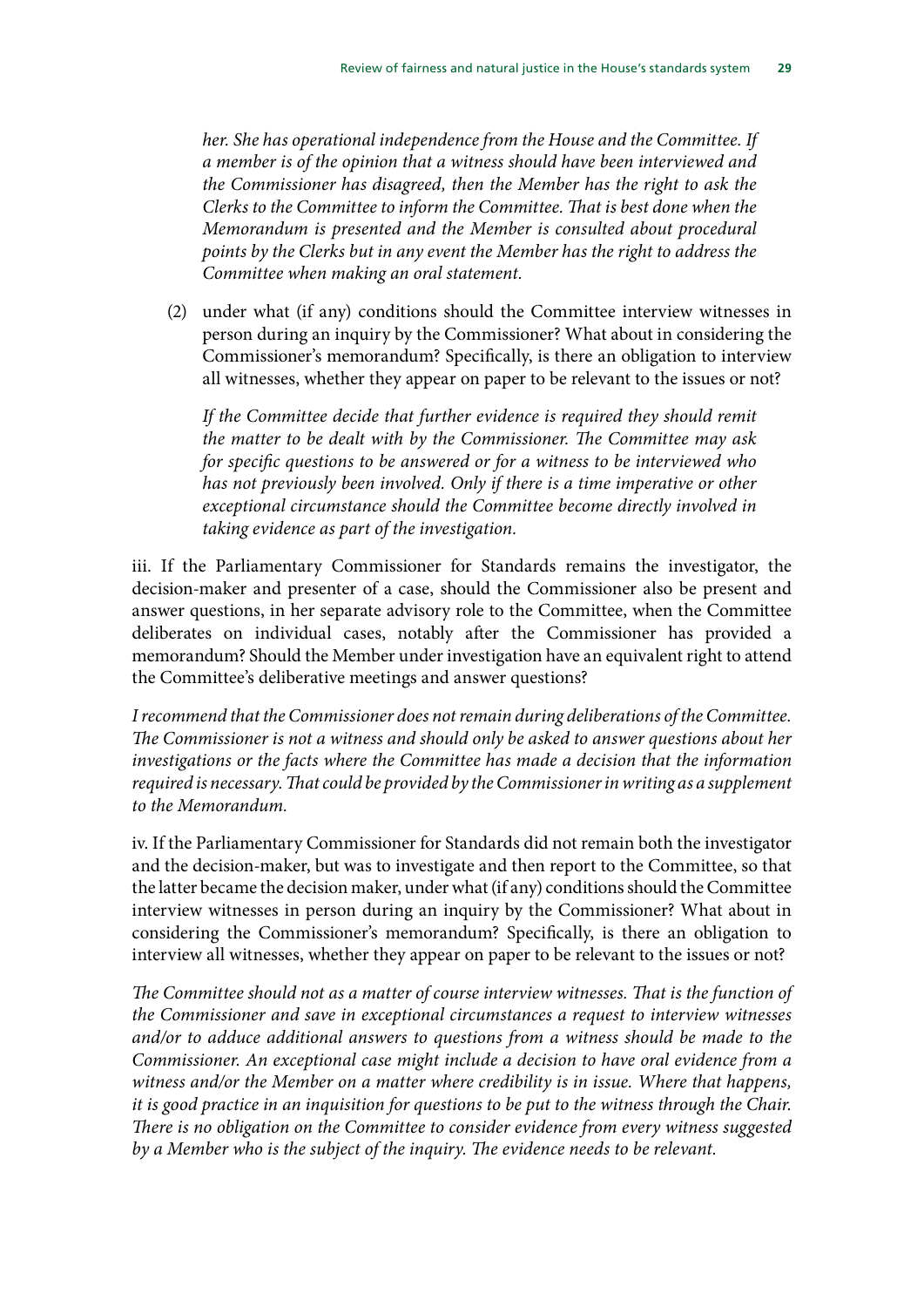v. If that in the current system the commissioner is the decision maker, a Member has a de facto (but not formalised) right of appeal against the Commissioner's findings to the Committee. The Committee's practice has been to allow the Member to address them on any point they wish to raise. Were the Committee to become the decision maker, should that practice continue?

*There is no obligation on the Committee to permit a member to address them on any point the Member wishes to raise. That said, it is a commonplace in courts and tribunals that the person in the position of the Member is permitted considerable discretion to put their case in the way they see fit.*

vi. If the Commissioner remains the decision maker, does natural justice require that the Member be allowed to address the Committee on any point they wish to raise? Would it be compatible with natural justice for specified grounds of appeal to be introduced? If a formalised right of appeal against findings were to be introduced, what would be the pros and cons in terms of the Member's rights, contrasted with the present arrangement?

*I do not recommend this. The answer to the question is 'No'. I recommend that grounds of appeal be used in any appeal process that is put in place. A separate appeals process would be an enhancement to a Member's rights.*

vii. If the Committee were to become the decision maker, would natural justice require a right of appeal? Would it be compatible with natural justice for one sub-panel of the Committee to take the initial decision, followed by a second sub-panel to hear an appeal? In that case, would it be compatible with natural justice for specified grounds of appeal to be introduced? If a formalised right of appeal against findings were to be introduced, what would be the pros and cons in terms of the Member's rights, contrasted with the present arrangement?

*There is no obligation in a circumstance that does not interfere with civil rights and obligations to have an appeal process. It is, however, strongly recommended that there is an appeals process given the reputational harm that might be caused to a Member by an adverse conclusion that may lead to suspension or expulsion. To be clear, that is not an automatic or indiscriminate right of appeal in all circumstances and would not be against findings of fact.*

viii. Under current practice, the Committee takes the decision on sanction in cases referred to it by the Commissioner. Is it desirable to introduce a right of appeal from the Committee against the decision on sanction? If so, what options would be most appropriate (for example, successive sub-panels within the Committee on Standards; or an appeal with membership from the Committee and some independent external membership; or a separately constituted appeals panel? If the latter two, what composition of any appeals body would be appropriate (e.g. lay membership, MP membership, involvement of somebody with judicial experience)?

*Yes. I recommend that sanctions appeals be sent to the IEP or a similar independent body with legal expertise.*

ix. Whatever form of decision making or appeal body is recommended is it compatible with fairness and natural justice if the individuals making up that body change during the consideration of an individual case?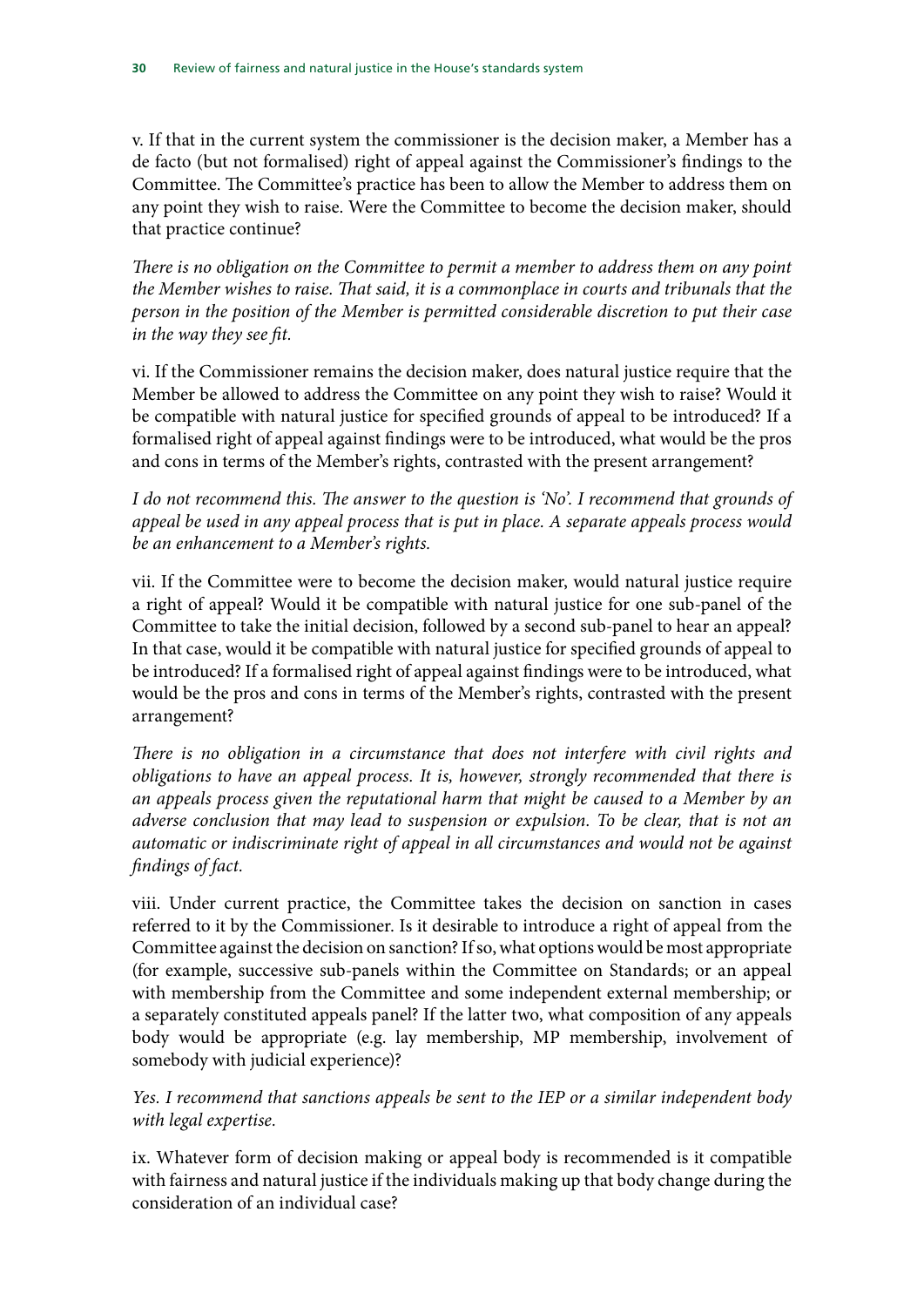*No. I recommend that a member of the Committee who has to be absent during a Committee hearing should thereafter not take part in any further hearings in the individual case or the deliberations leading to the decision.*

x. Within the constraints of practicality and proportionality are there any other ways in which the fairness of the existing system can be enhanced?

*I recommend a Code of Procedure that has the authority of the House and that is reviewed on a regular basis.*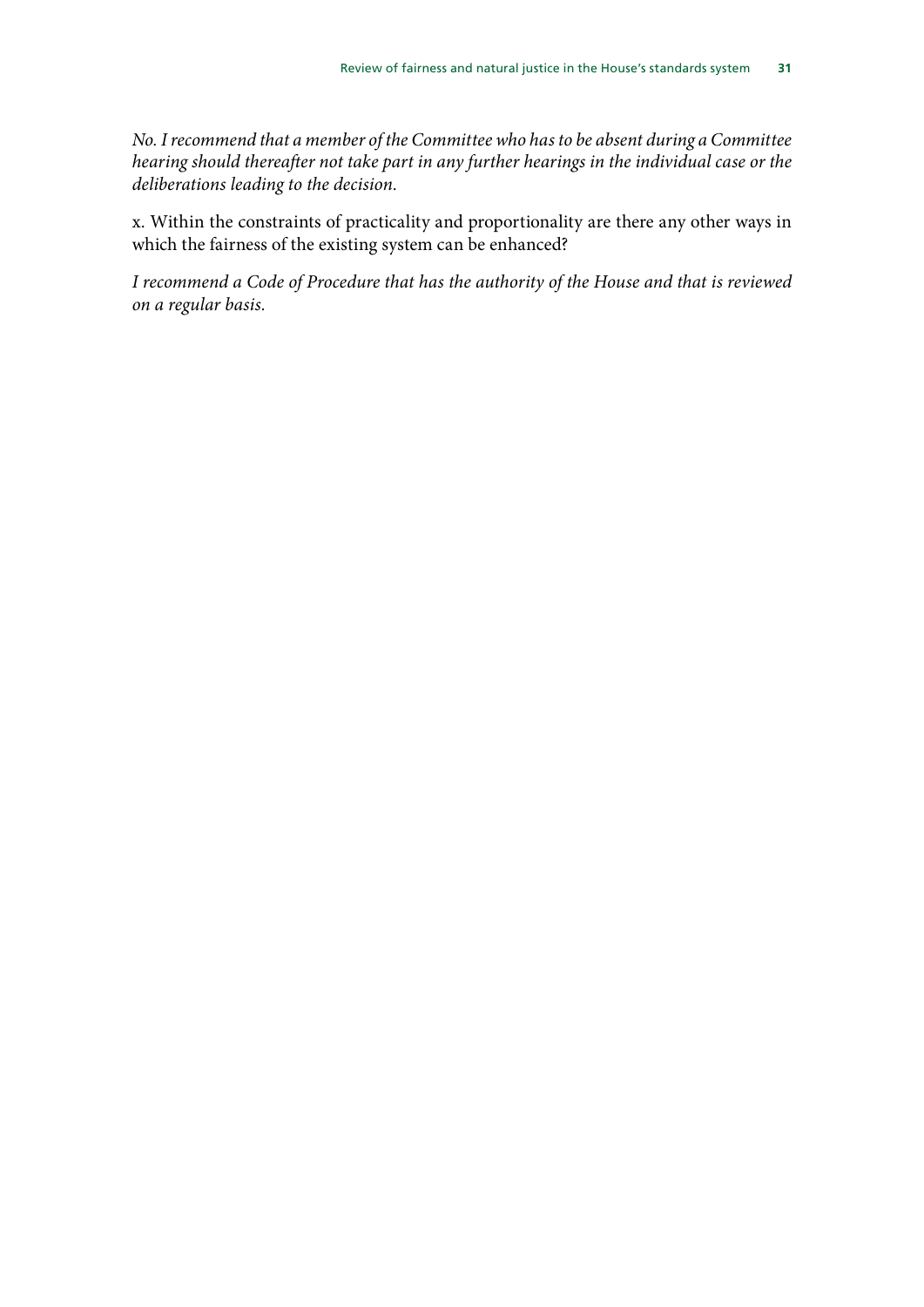# <span id="page-33-0"></span>Appendix 2: Terms of reference of Sir Ernest's review

1) To consider whether the House's current system of investigating and deciding upon breaches of the Code of Conduct for Members of Parliament is compatible with fairness and natural justice, and with Article 6 of the European Convention on Human Rights; and if appropriate to make recommendations or set out options for improvements to the system.

- 2) In particular, to consider:
	- a) Should the Parliamentary Commissioner for Standards be (as at present) both the investigator and the decision-maker on whether there has been a breach of the Code; if so, whether the investigatory and decision-making roles within the Commissioner's office should be separated; if not, what new system should be introduced?
	- b) If the Parliamentary Commissioner for Standards remains both the investigator and the decision-maker: (1) under what conditions should the Commissioner interview witnesses in person during an inquiry? Specifically, is there an obligation to interview all witnesses, whether they appear on paper to be relevant to the issues or not? (2) under what (if any) conditions should the Committee interview witnesses in person during an inquiry by the Commissioner? What about in considering the Commissioner's memorandum? Specifically, is there an obligation to interview all witnesses, whether they appear on paper to be relevant to the issues or not?
	- c) If the Parliamentary Commissioner for Standards remains the investigator, the decisionmaker and presenter of a case, should the Commissioner also be present and answer questions, in her separate advisory role to the Committee, when the Committee deliberates on individual cases, notably after the Commissioner has provided a memorandum? Should the Member under investigation have an equivalent right to attend the Committee's deliberative meetings and answer questions?
	- d) If the Parliamentary Commissioner for Standards did not remain both the investigator and the decision-maker, but was to investigate and then report to the Committee, so that the latter became the decision maker, under what (if any) conditions should the Committee interview witnesses in person during an inquiry by the Commissioner? What about in considering the Commissioner's memorandum? Specifically, is there an obligation to interview all witnesses, whether they appear on paper to be relevant to the issues or not?
	- e) If that in the current system the commissioner is the decision maker, a Member has a de facto (but not formalised) right of appeal against the Commissioner's findings to the Committee. The Committee's practice has been to allow the Member to address them on any point they wish to raise. Were the Committee to become the decision maker, should that practice continue?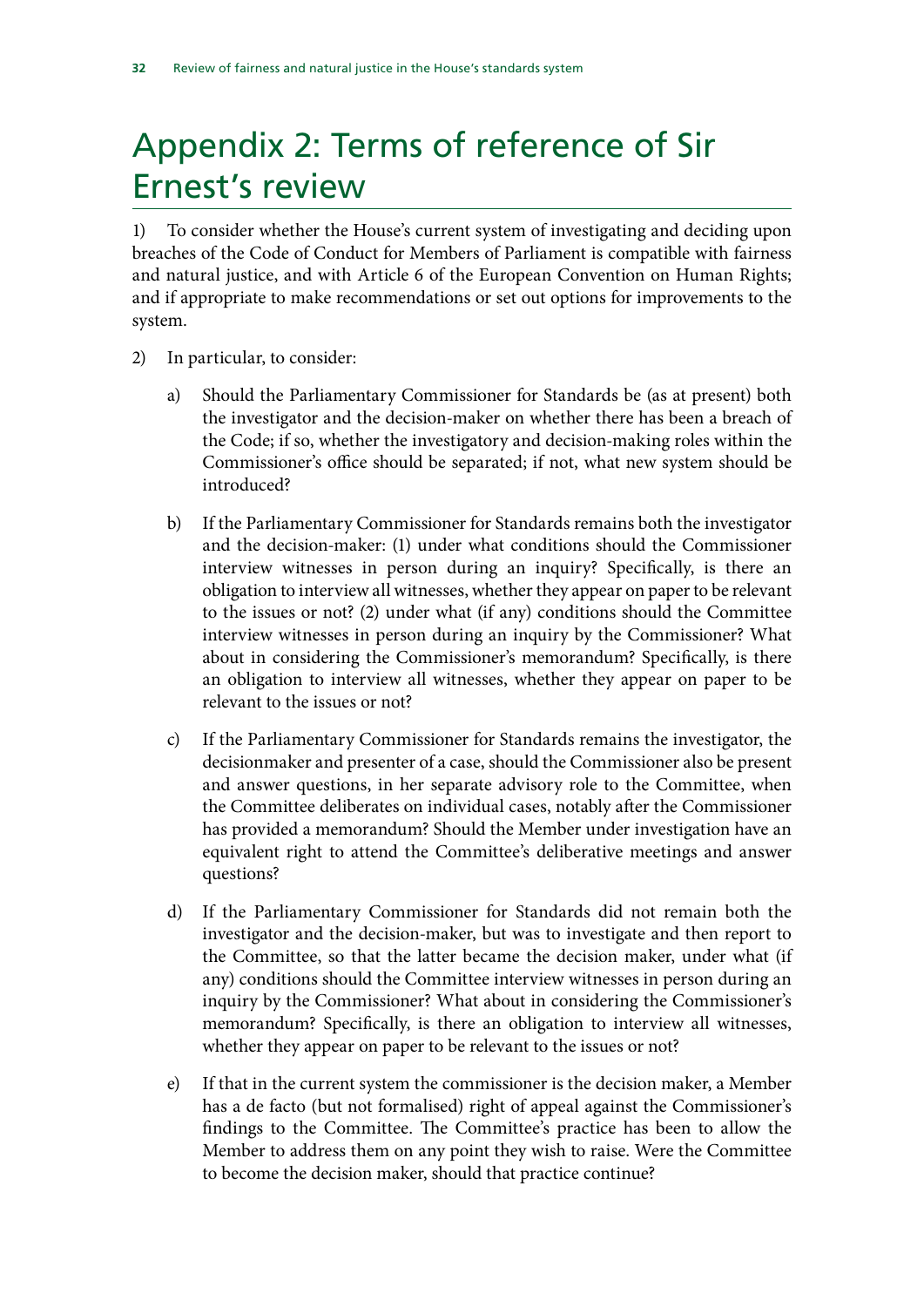- f) If the Commissioner remains the decision maker, does natural justice require that the Member be allowed to address the Committee on any point they wish to raise? Would it be compatible with natural justice for specified grounds of appeal to be introduced? If a formalised right of appeal against findings were to be introduced, what would be the pros and cons in terms of the Member's rights, contrasted with the present arrangement?
- g) If the Committee were to become the decision maker, would natural justice require a right of appeal? Would it be compatible with natural justice for one sub-panel of the Committee to take the initial decision, followed by a second sub-panel to hear an appeal? In that case, would it be compatible with natural justice for specified grounds of appeal to be introduced? If a formalised right of appeal against findings were to be introduced, what would be the pros and cons in terms of the Member's rights, contrasted with the present arrangement?
- h) Under current practice, the Committee takes the decision on sanction in cases referred to it by the Commissioner. Is it desirable to introduce a right of appeal from the Committee against the decision on sanction? If so, what options would be most appropriate (for example, successive sub-panels within the Committee on Standards; or an appeal panel with membership from the Committee and some independent external membership; or a separately constituted appeals panel? If the latter two, what composition of any appeals body would be appropriate (e.g. lay membership, MP membership, involvement of somebody with judicial experience)?
- i) Whatever form of decision making or appeal body is recommended is it compatible with fairness and natural justice if the individuals making up that body to change during the consideration of an individual case?
- j) Within the constraints of practicality and proportionality are there any other ways in which the fairness of the existing system can be enhanced?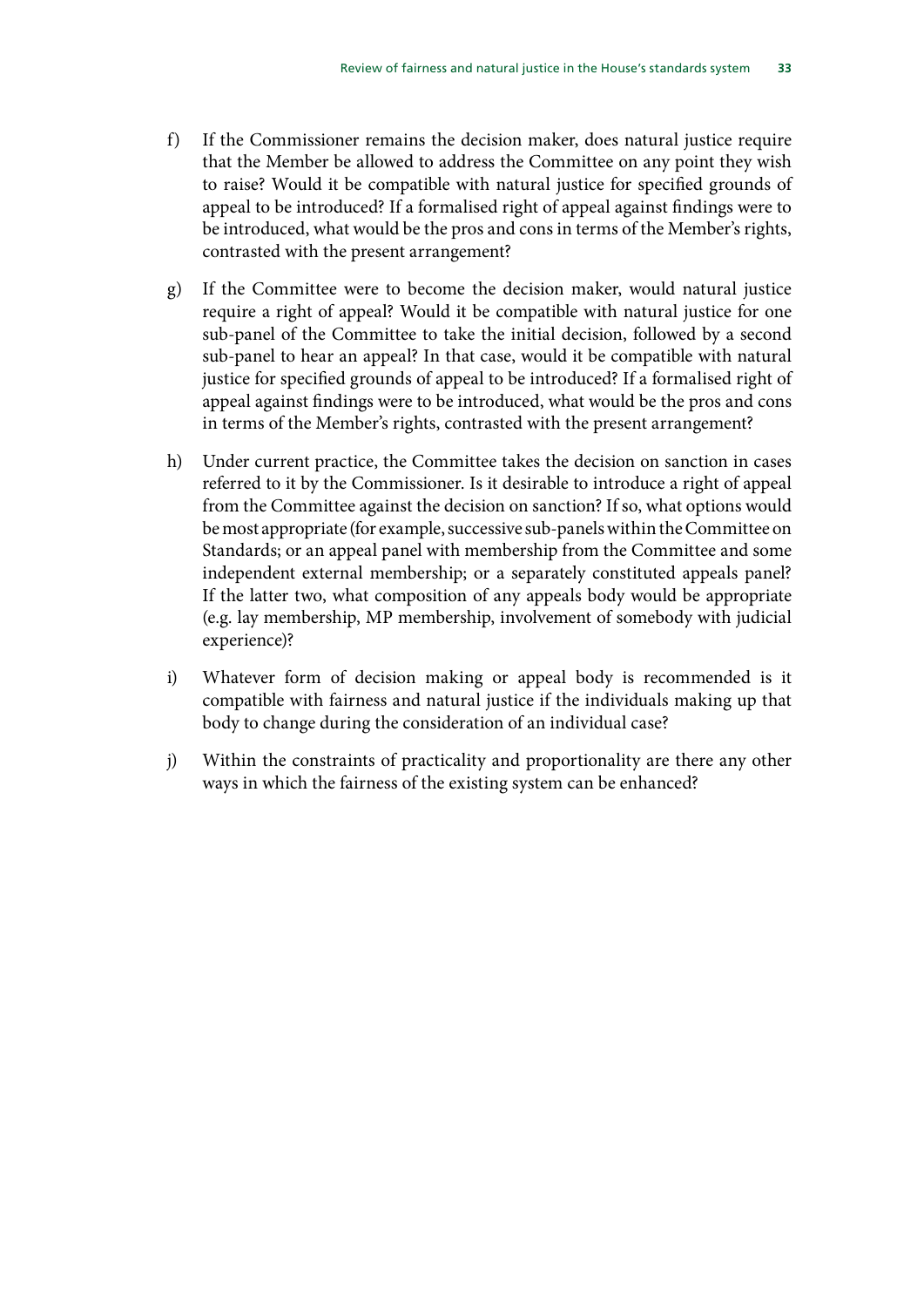# <span id="page-35-0"></span>Formal minutes

### **Tuesday 1 March 2022**

### **Members present:**

Chris Bryant, in the Chair

Tammy Banks

Jane Burgess

Andy Carter

Alberto Costa

Rita Dexter

Allan Dorans

Yvonne Fovargue

Dr Michael Maguire

Mehmuda Mian

Dr Arun Midha

Paul Thorogood

Draft report (*Review of fairness and natural justice in the House's standards system*), proposed by the Chair, brought up and read.

*Ordered*, That the draft Report be read a second time, paragraph by paragraph.

Paragraphs 1 to 6 read and agreed to.

Two papers were appended to the Report.

*Resolved*, That the Report be the Sixth Report of the Committee to the House.

None of the lay members present wished to submit an opinion on the Report (Standing Order No. 149 (8)).

*Ordered*, That the Chair make the Report to the House.

The following written evidence was ordered to be reported to the House for publication:

Introductory Guide for Committee on Standards Members (June 2021).

*Ordered*, That embargoed copies of the Report be made available, in accordance with the provisions of Standing Order No. 134.

### **Adjournment**

The Committee adjourned.